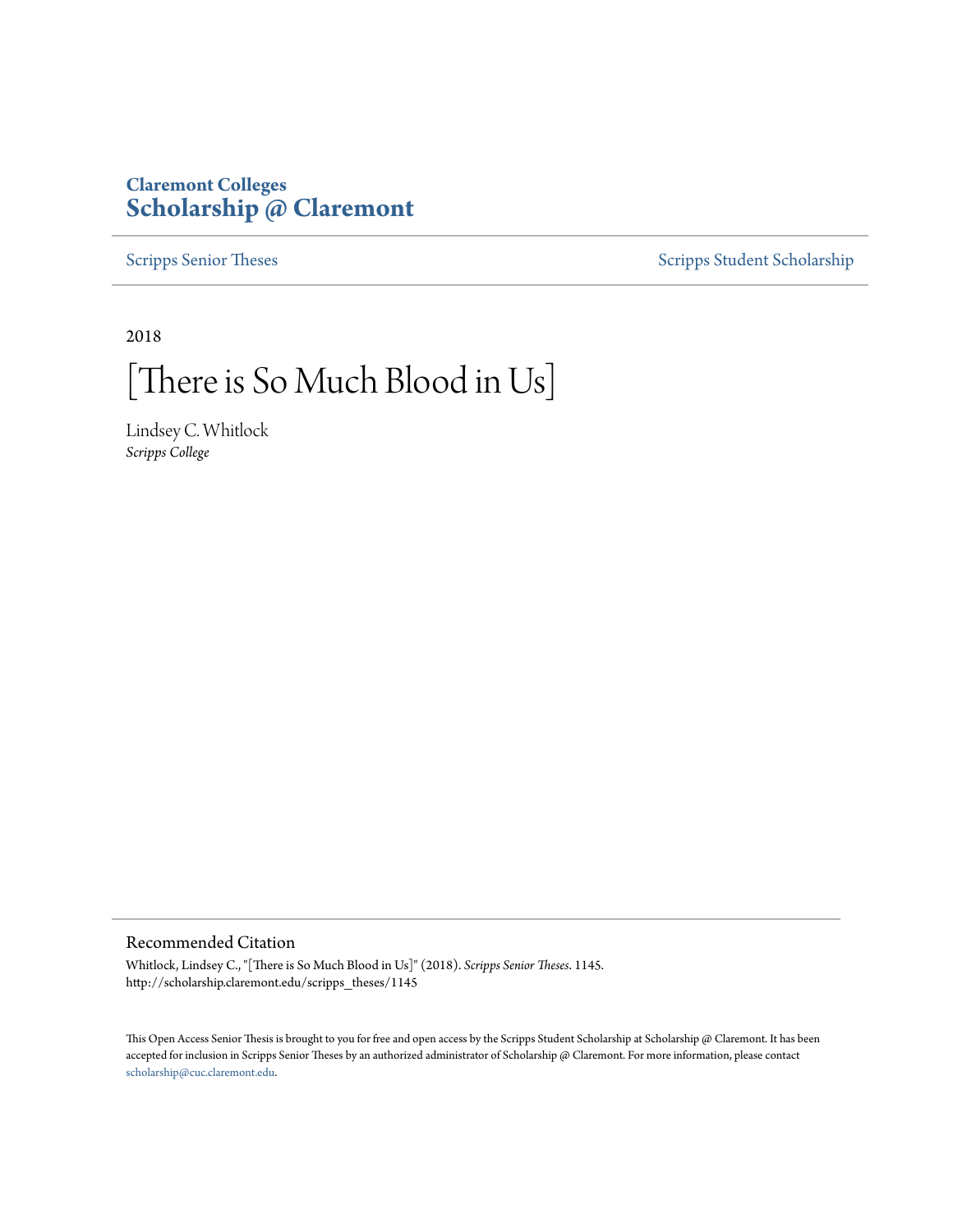# *[THERE IS SO MUCH BLOOD IN US]*

A COLLECTION OF POEMS by LINDSEY C. WHITLOCK

## SUBMITTED TO SCRIPPS COLLEGE IN PARTIAL FULFILLMENT OF THE DEGREE OF BACHELOR OF ARTS

PROFESSOR WARREN LIU PROFESSOR MICHELLE DECKER

DECEMBER 5, 2017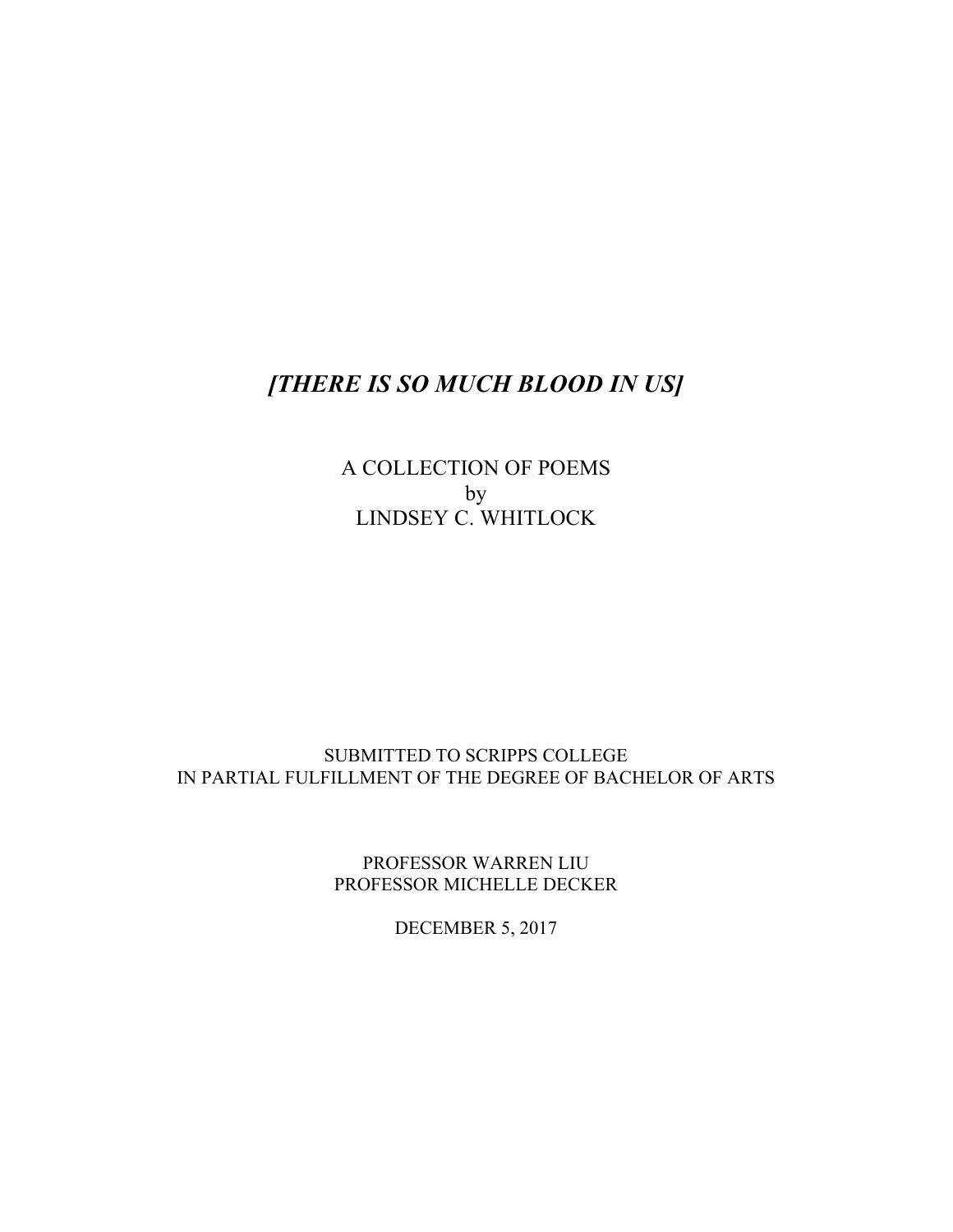#### **Preface**

Ginsy what did you gain when N.C. sweetened snatch and dreamt the unnamed item's ultimate cunt? Why do your men with their endless cock and balls always take, while your women are always taken?

Ginsy *listen to me* I could have written a poem about endless cunt and breasts, or dreaming of America's ultimate cock –

with well-placed words, I could have shown you how to sweeten the same scrotum America uses as wrapping paper for wage gaps and judicial t-bagging; but Ginsy

time has turned these words into news headlines, screaming promises of fresh blood and conversation starters; when my mother comes to pick me up from my first sleepover, Marion Mathieu's mother will ask her –

*Did you read about what happened to that poor girl? No? It's unspeakable, she was: BRUTALLY RAPED / MURDERED BODY FOUND / STAY TUNED FOR MORE.*

And I will ask about her stance on semiotics And she will ask why I am crying And I will tell her to google Ferdinand de Saussure.

Now Ginsy I don't know if you ever got into theory, but semiotics says that word and concept / sign and signified, share a purely psychological connection; but if the words I hear, **cunt / bitch / rape /** *asking for it* cause my vagina to seize upon impact, then are they not in some way the same? Is the word not also its violence?

Ferdinand what's your rebuttal?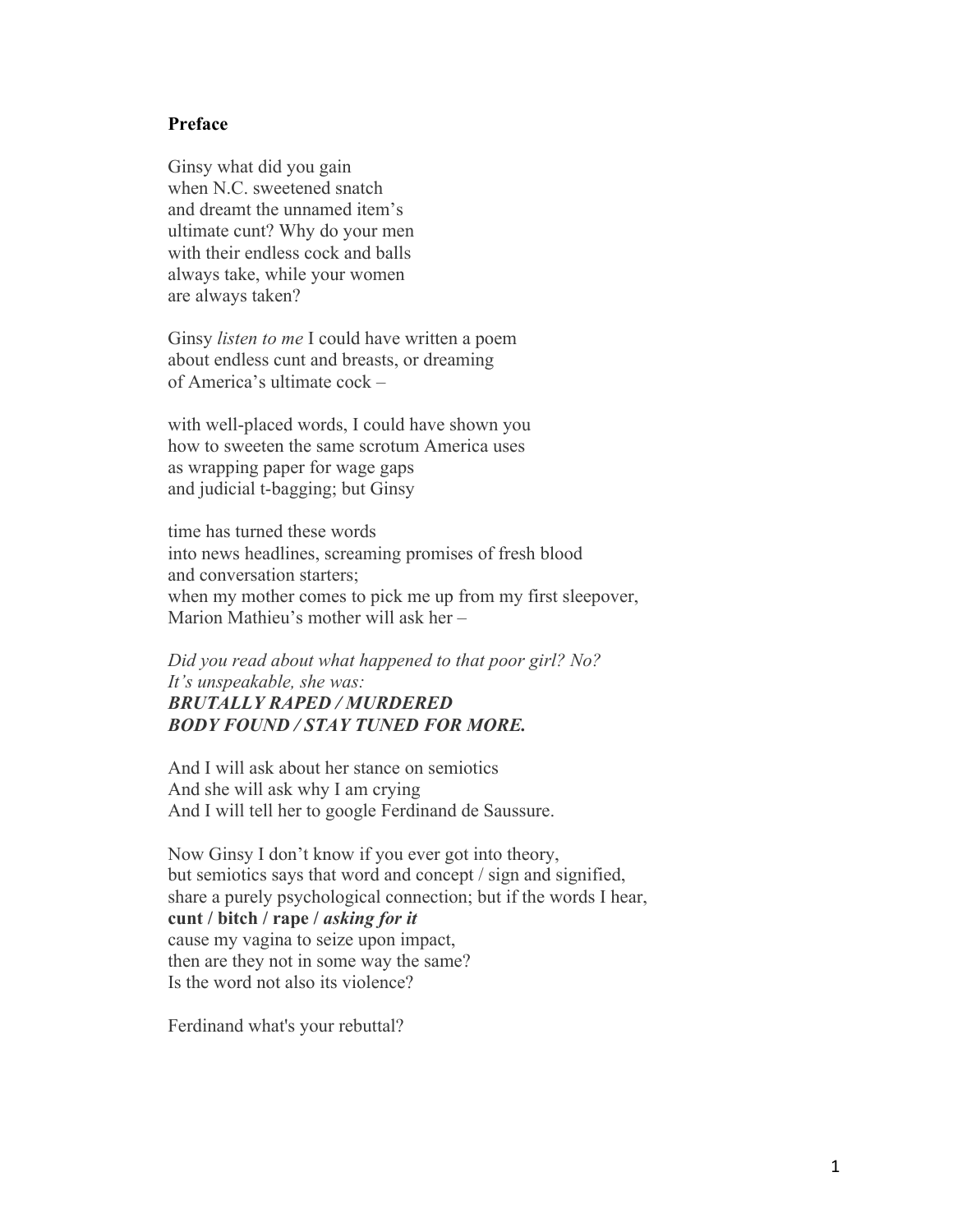Body dangling out the Boston seventh story window, I stretch / strain streamline cigarette smoke out, away from the student-loans wallpapering my university holding cell.

A saxophone makes its way down my ear tubes and into my mind; the song trembles with images of prohibition jazz, and I am a flapper, unfurling my limbs into sleeveless sequins / chopping my hair with a pink switchblade;

I am the unlocking of body joints in the morning, floorboards warming under watery sunlight.

**I**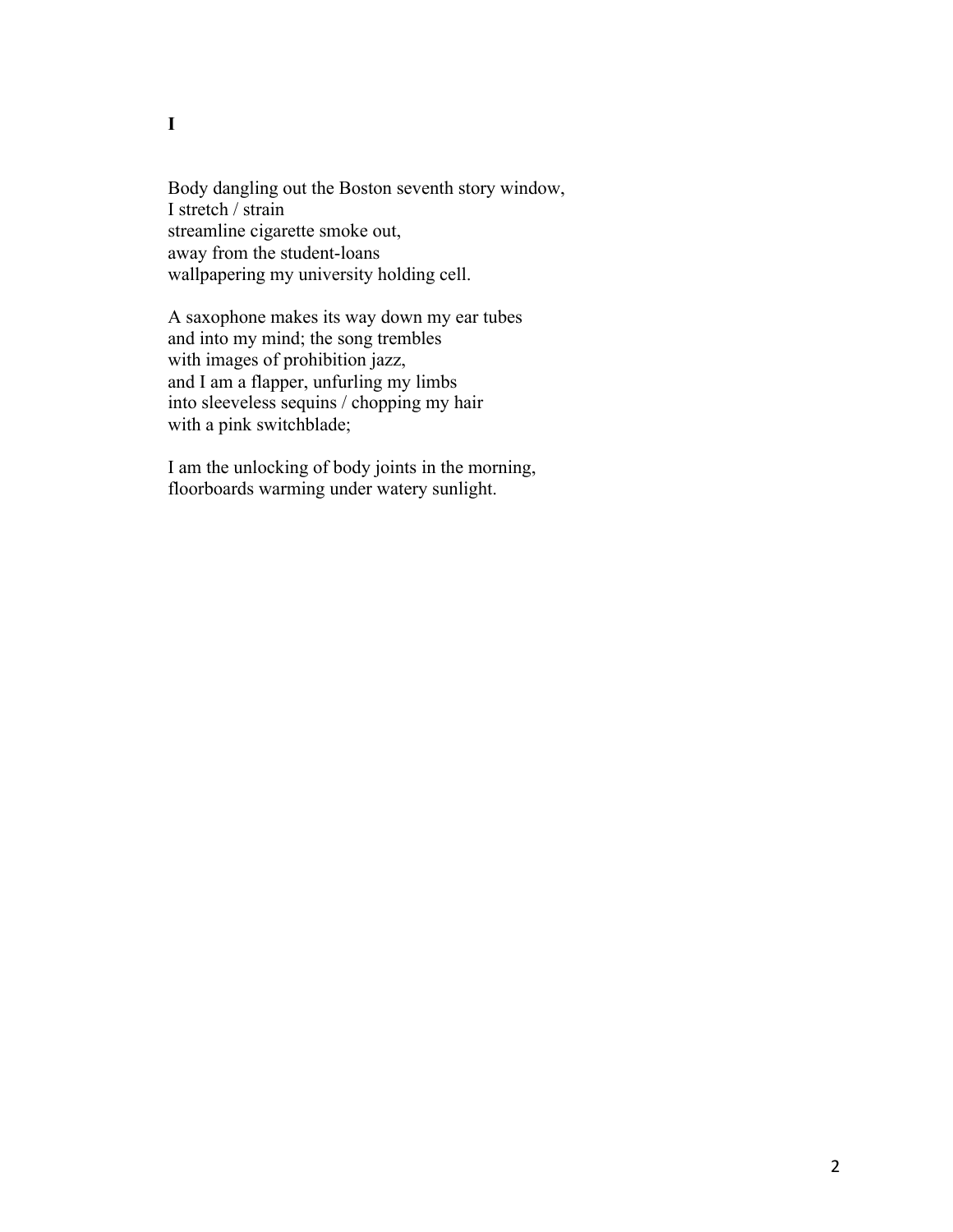In an interview with LA Weekly, Hugh Hefner said: *one has to understand there is a connection between jazz and sex,* and I am angry, because we *understand* that sex is a connection between body and body. Physical / Subjective / Slippery.

Jazz is a nicotine hazy photograph of your best friends laughing wine out their nostrils, talking theory / talking trash; stomach lining ripples – euphoric nausea.

On the Craigslist Personal Ads, Allen Ginsberg writes: *great mind seeking jazz or sex or soup,* and I am angry, because even though the words say jazz is love / jazz is survival,

sex is not always love; for some, sex is a 3am nightmare wake up into a panic attack and soup is the Crystal Light of the food pyramid.

Fuck your interchangeability.

#### **II**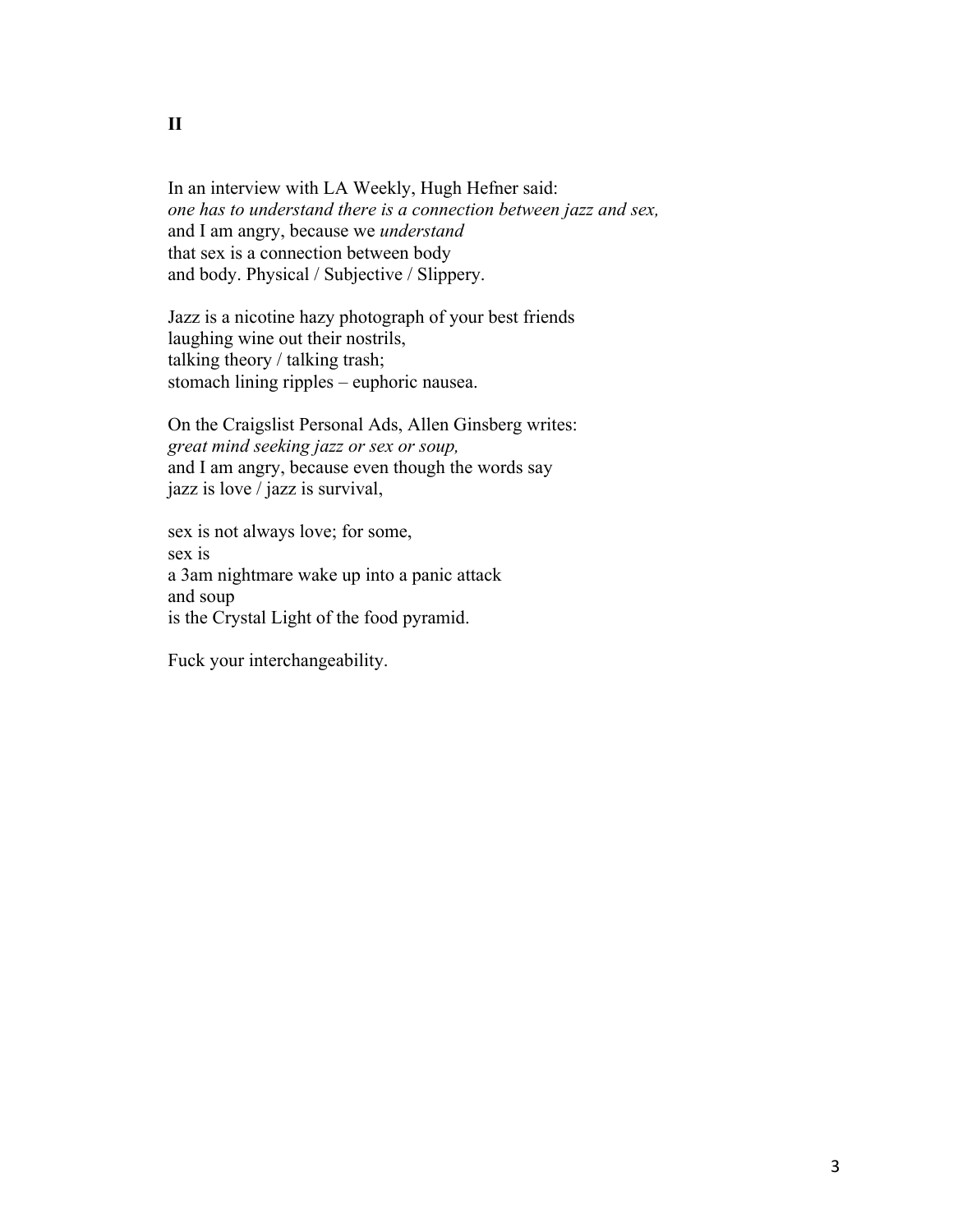Saxophone diffuses jazz into the city – my brainwaves melt into music, and I forget the cigarette between my teeth; it slips from lips, streamlining to the concrete street below with nothing but a broken parachute of smoke to make amends; and I am a spectator to cancer plummeting towards a stroller / into a stroller / into a mouth / into a baby's mouth. Baby sucks my cigarette like a binkie, shrieking mother takes the cigarette and stoppers her own mouth with it. Drawing a can of silver spray paint from the stroller, she writes on the sidewalk:

*Suck down their fires or watch our daughters burn in the flames.*

Cement turns tender under her touch, and I cry for five minutes.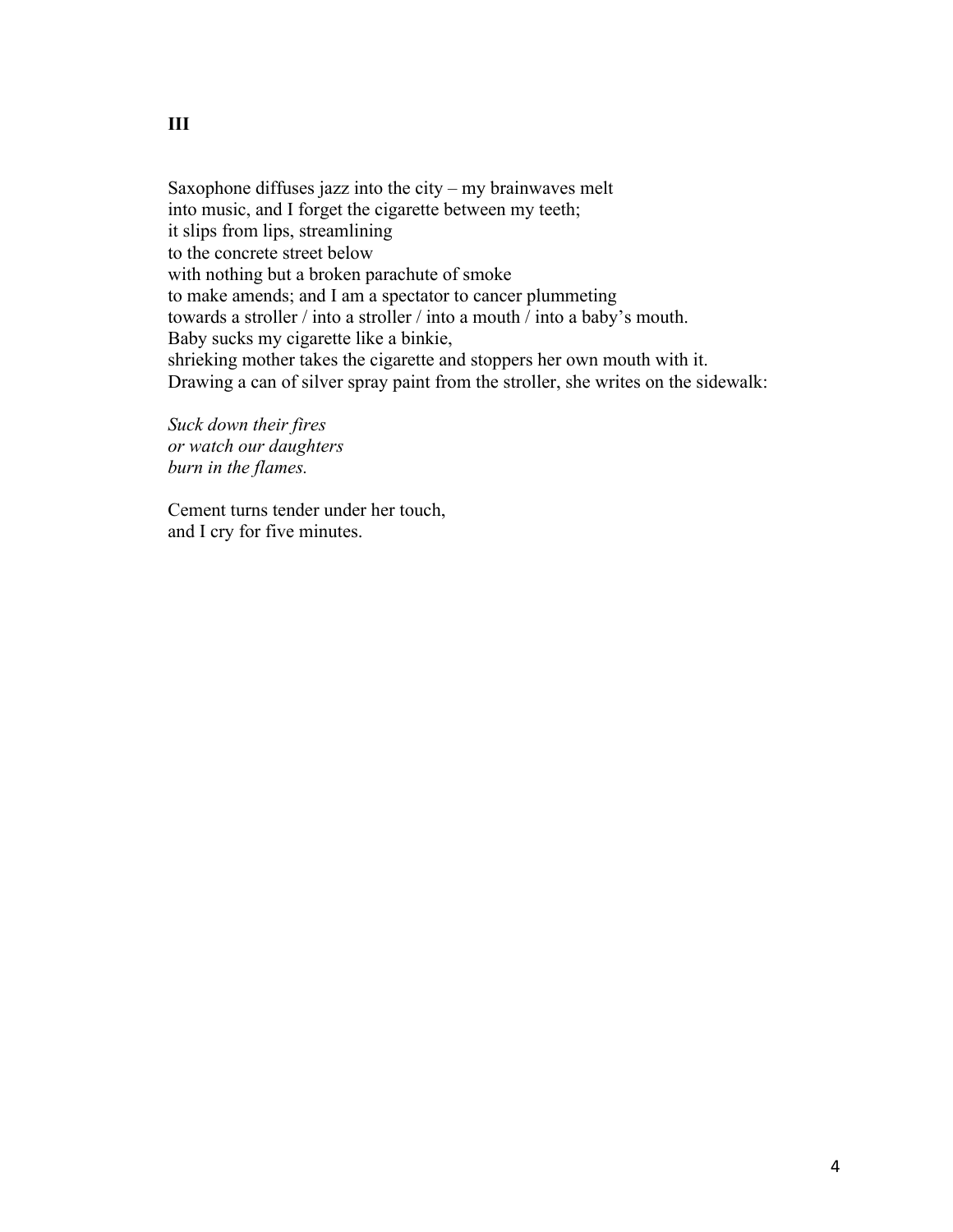My seventeenth birthday was poetic in the inverse – a reversal into the womb;

my mother is a paramedic. She puts defibrillators on bodies pronounced Dead On Arrival, and tells me "the thing is not yet missing – your body has not lost the person."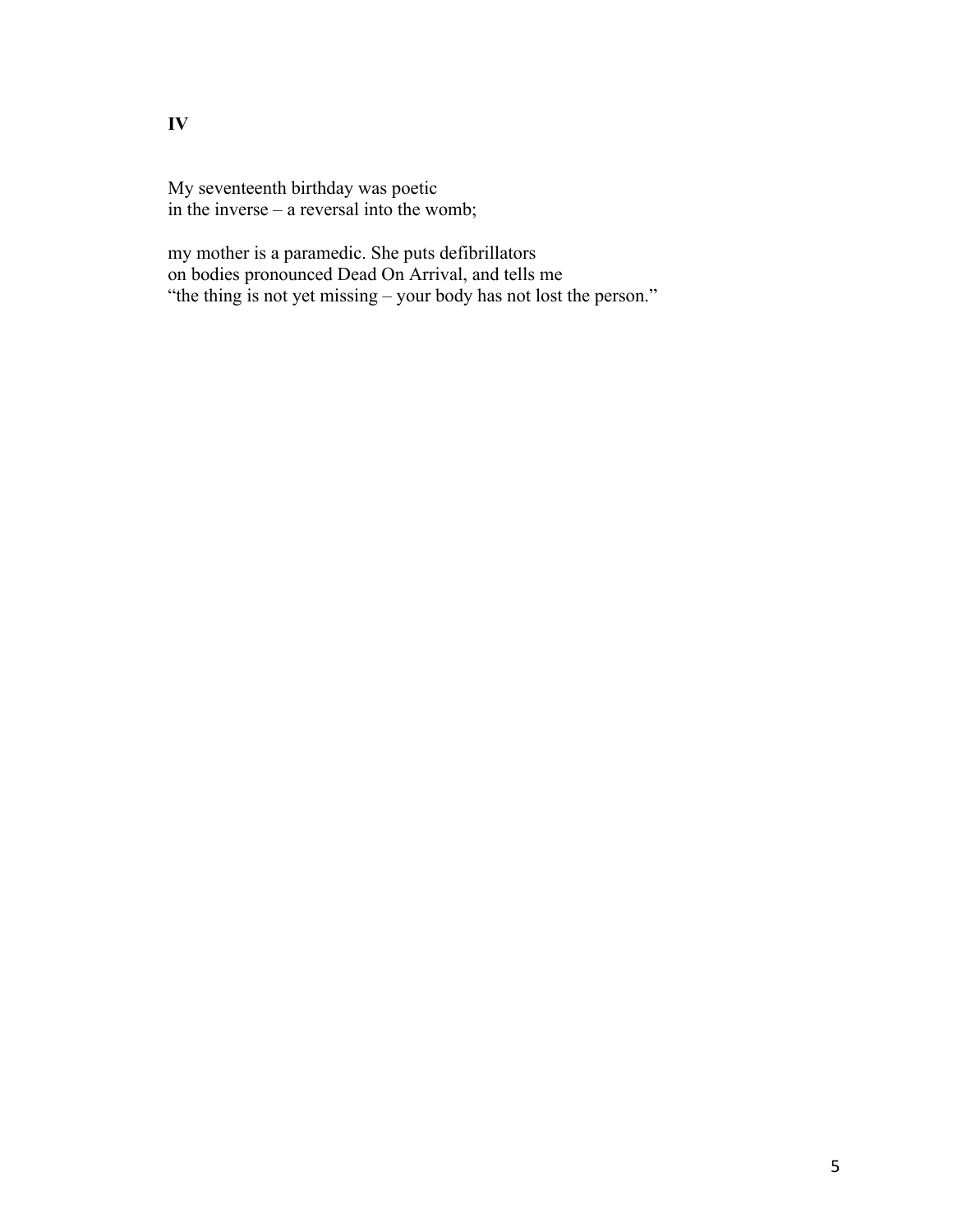**V**

I make a womb of my mattress while an Amazon Original about Vikings plays mute on my laptop, and I promptly fall asleep on the keyboard.

I wake into a dream about a woman warrior who wears a chastity belt on her head like a tiara – no, like a crown; Queen, the Viking men they tell her that the holes in her hat are meant for her thick thighs, that the belt on her head is a weapon for a man to wield.

She says;

*I am stronger wearing chastity like chainmail than wearing chainmail over your "weapon."* And the Viking men, with their protrusions and bloodlust strap their horns tighter and tell the warrior; *woman, don't you get it? The less your desire, the greater our delight.*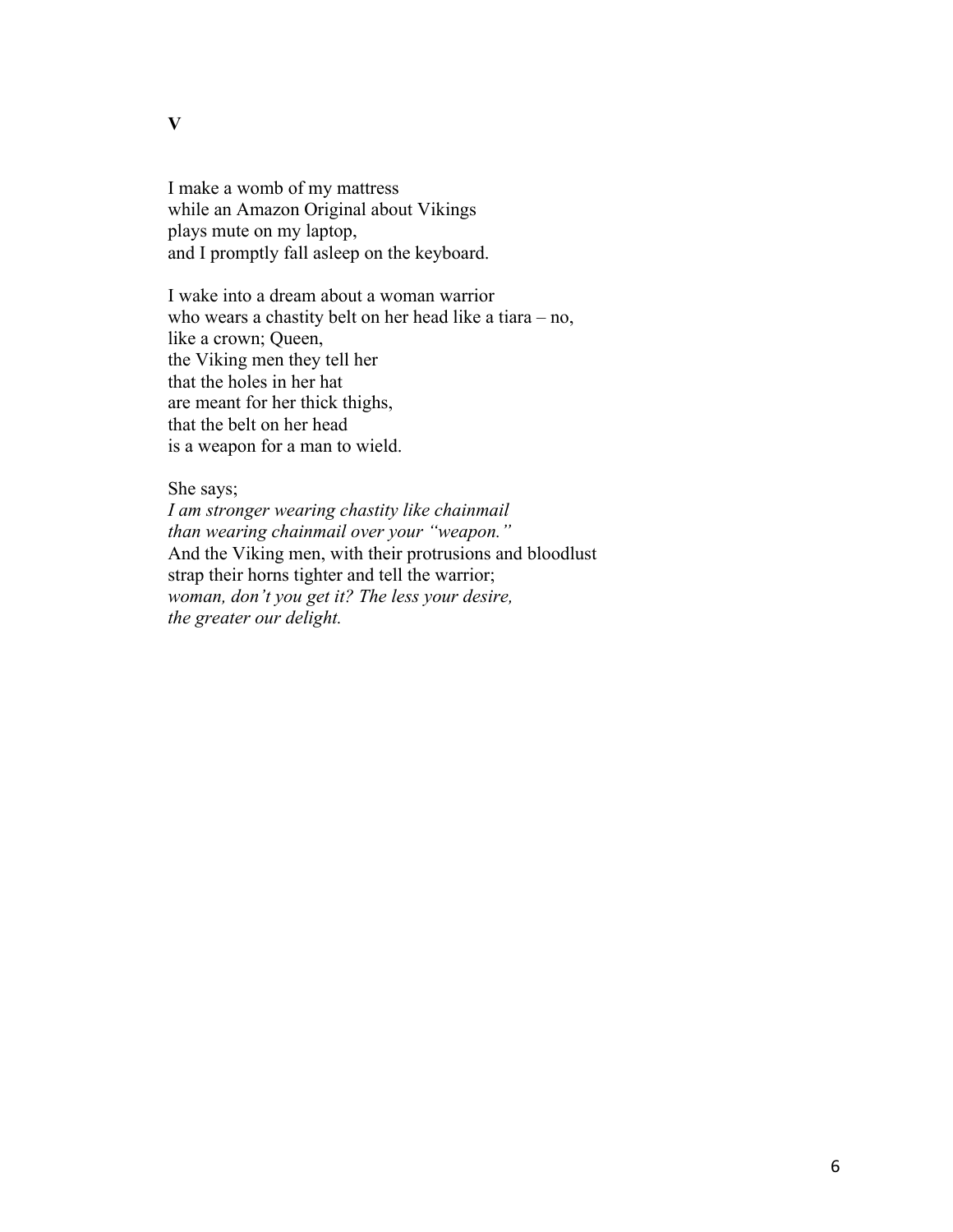# **VI**

*Vagina* in Latin, means sheath / scabbard / covering; or sheath of an ear of grain / hull / husk.

*Vagina* sheaths; a weapon, or life.

When I was wombed, my mother sheathed both.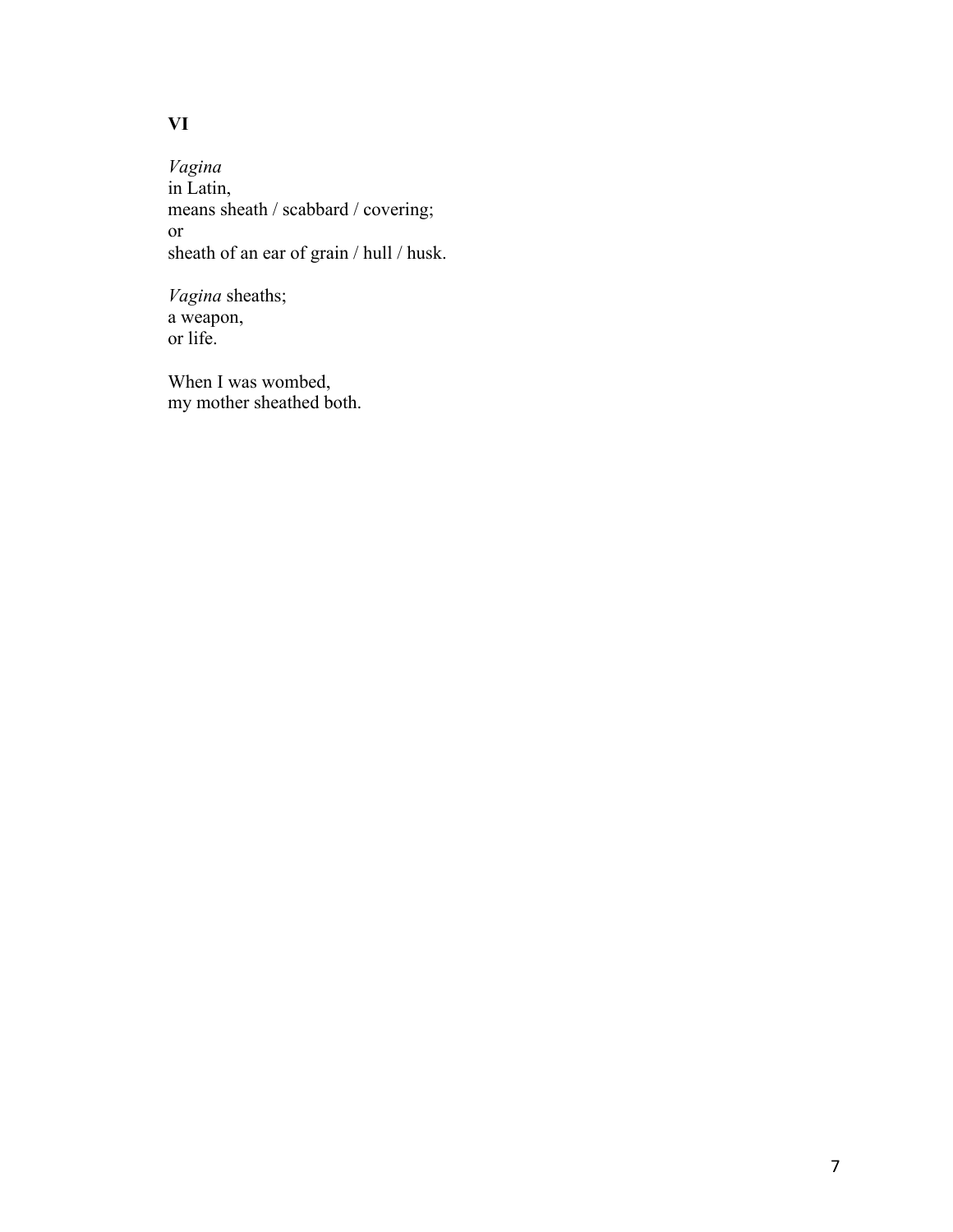I wake into reality with a keyboard stamped into my face. I sacrifice my confidence, and use the 10x zoom mirror on my desk, sludging makeup onto my skin like primer paint. It does not conceal the key squares.

I think about keys on my face and keys to chastity belts and how it never seems like *those* keys belong to the *right* people and wouldn't it be something if all women wore chastity belts that only we have the keys to? I hear a chime

and wonder if the saxophone has taken residence in my ear tubes, *but no that's ridiculous* I am hearing my key ring, a wind chime of car keys / door keys / room keys to double door knobs we lock from the inside every night, before dreaming of keys to the gates of our chastity belts.

Does a mother's baby ache for those cool metal gates? Can a mother *be* a chastity belt – a preserver of the untouristed snow that is her infant daughter's body?

Or can she only wait, until an unwanted someone leaves footprints in her child's skin? Will she plead with the clouds to open back up and cover his tracks? Will she whisper babygirl lullabies into the crib, about white vans and roofies and *don't wear headphones at night,* and "that's just the way the world works" she will sing as the baby cries.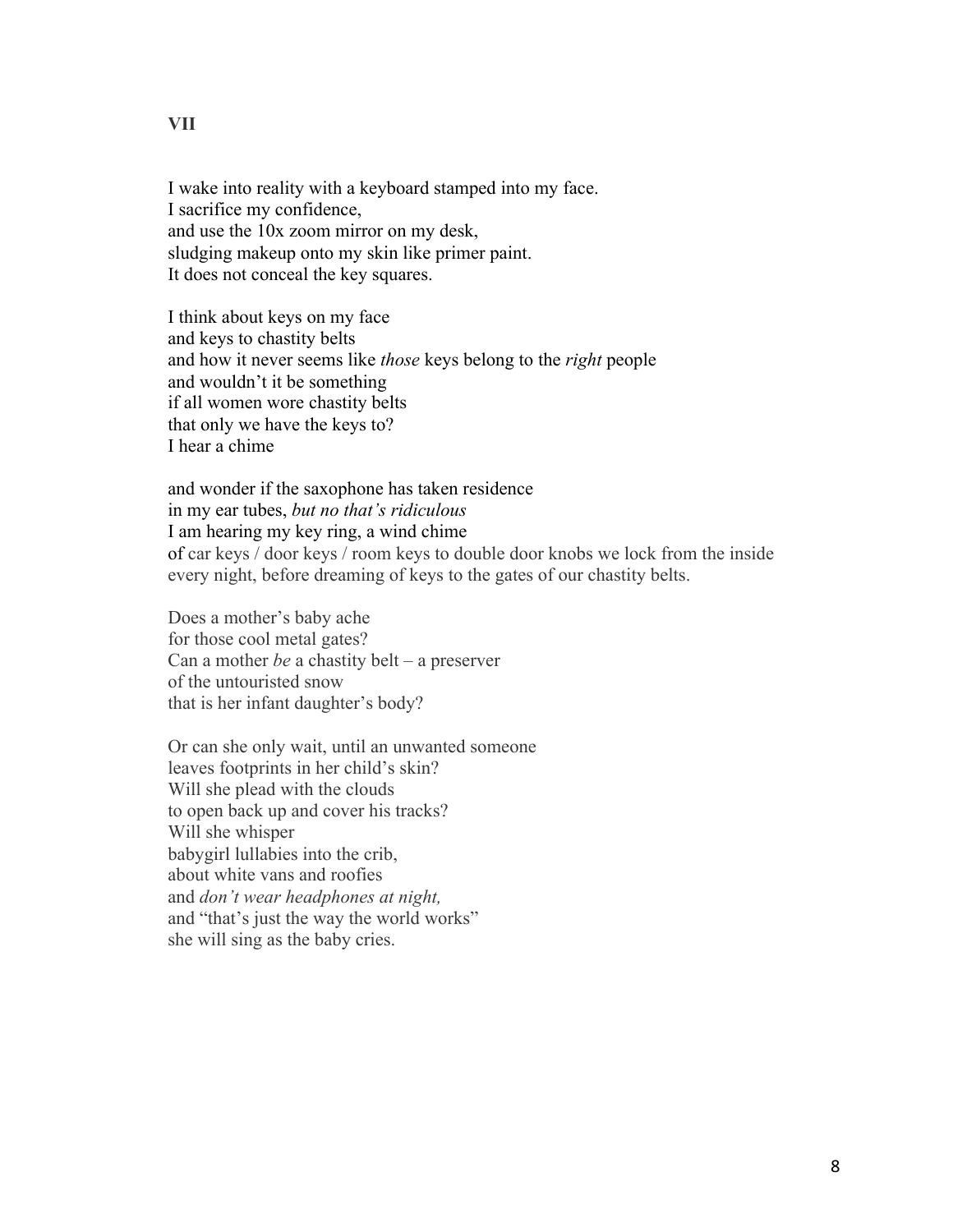Celia Madeline Elizabeth June Roberta Shepherd de Blanco. My grandmother, or abuelita (depending on the dinner guests) has eight names and a hymn that goes: *A winner never quits y a quitter never wins, repite.*

I repeat, and pretend that the parameters of her mantra extend to addiction; I retrieve my Marlboro 27's.

But then I think of my mom, and how her body built my lungs; how she grew me legs to kick her with, a mother cursing, as her womb's unformed feet became my soles, straining to break through her belly.

I am Mama's little claustrophobic fetus, burning all of her labor into ash as I wrap chains of smoke around my wrists, walk to the window, and submit to the twitching in my right hand.

The saxophone has stopped playing. Boston screams into its empty air.

#### **VIII**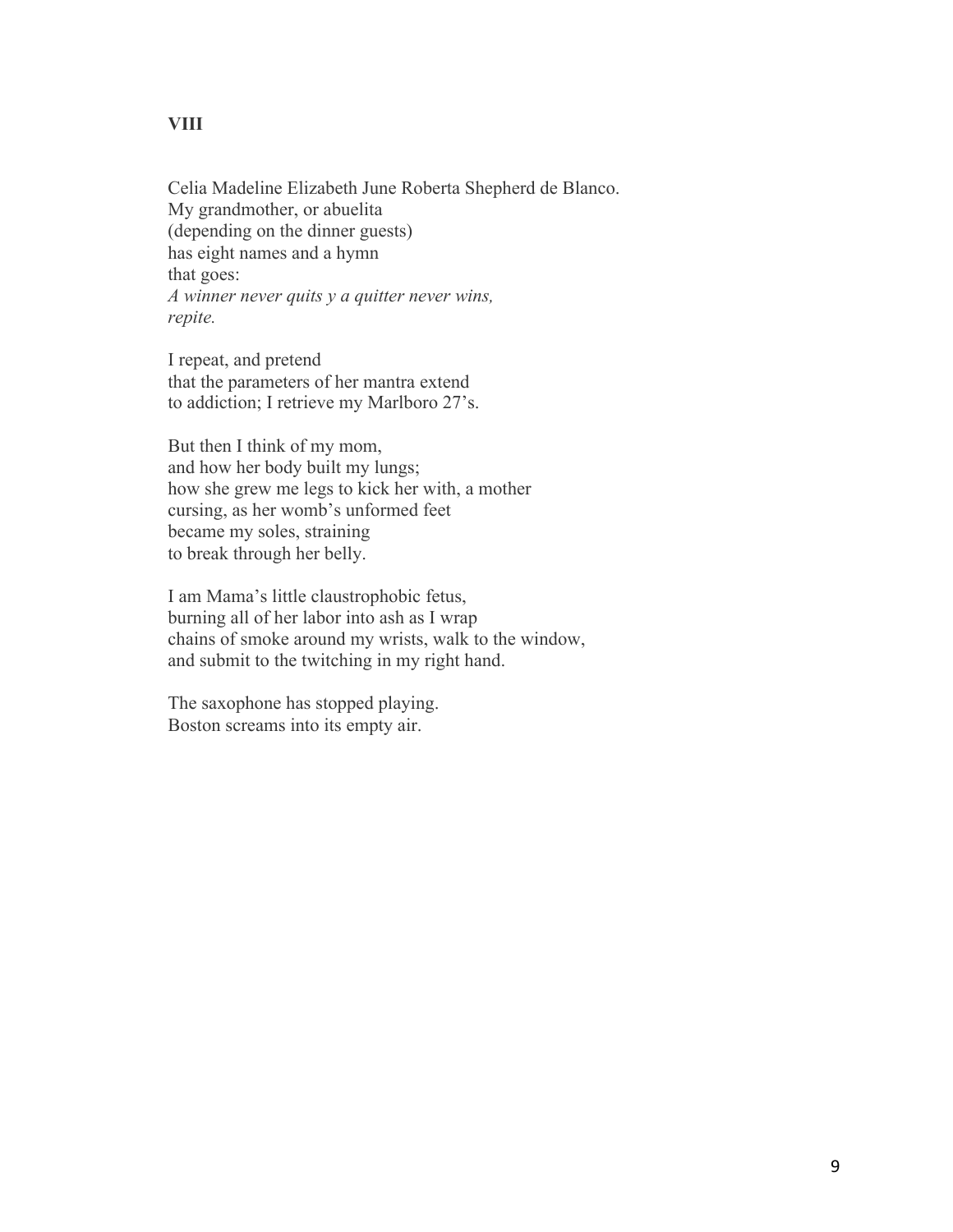With headphones clamped over ears, I sit on the windowsill, and try to play my smartphone like a saxophone;

but the acrylic sounds of Spotify jazz send synthetic fibers of noise writhing down my ear holes,

so I flip the switch to "noise cancelling," because silence burns slower than sonic simulation.

I light a cigarette.

#### **IX**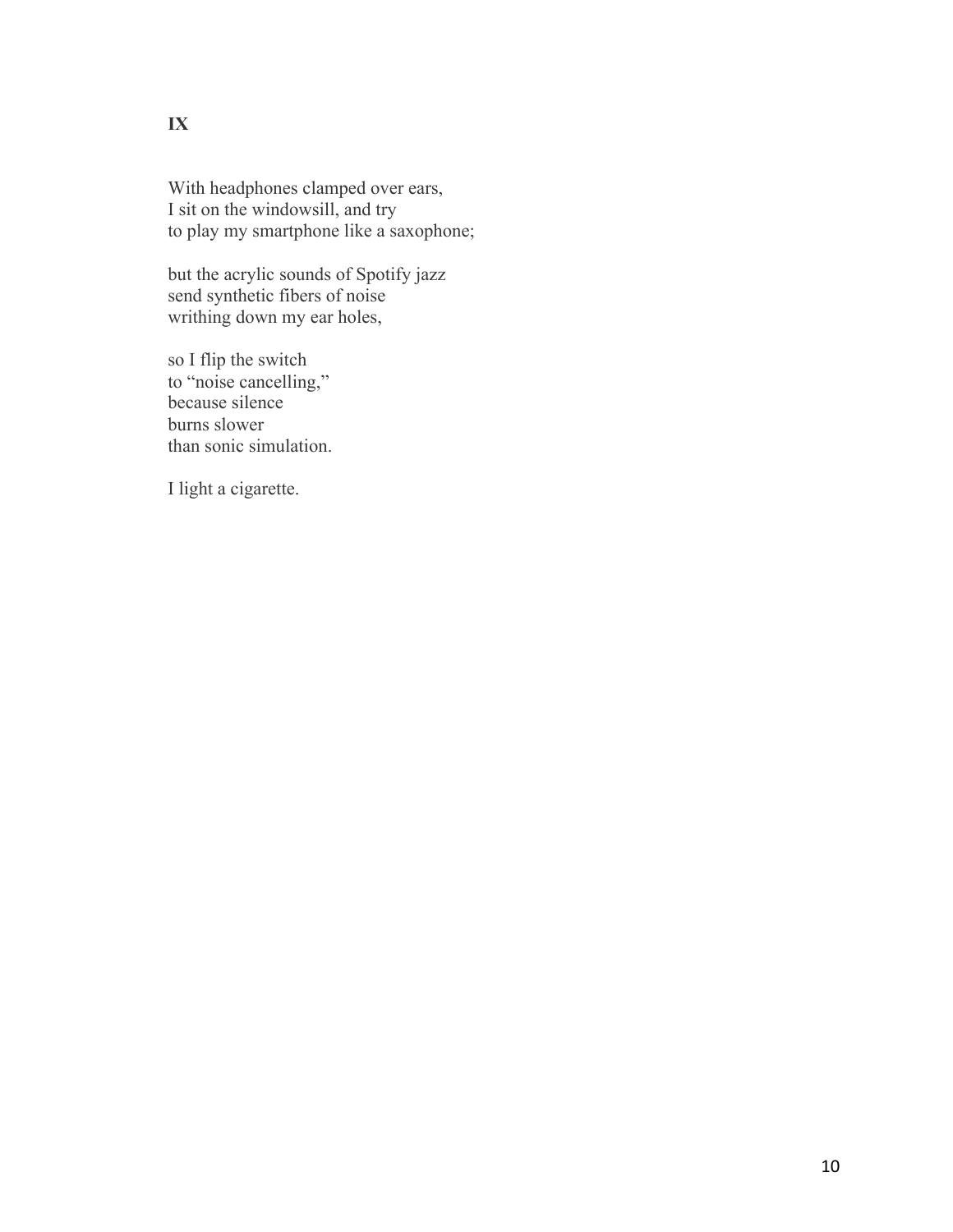Surveying for babies on the block, I see only one on a billboard for Planned Parenthood. Below the baby billboard, Fox News broadcaster Tucker Carlson sits on a bench, Entertainment Weekly spread-legged across his lap.

As a public servant and compulsive anarchist, I begin to snapchat the right wing mascot beneath an ad for the holy mecca of abortion, but T.C. has begun to move his hand over his fly and oh god the shadows squirming on his crotch are swelling and oh god he's using his newspaper as a shield but *I am not in the safe zone*  and my blood is nauseous, undulating beneath my skin as I'm dry heaving, now I'm wet heaving, spit out the cigarette but what about the babies and the fertilized eggs and why do we call it semen instead of fertilizer and oh my god he's still doing it –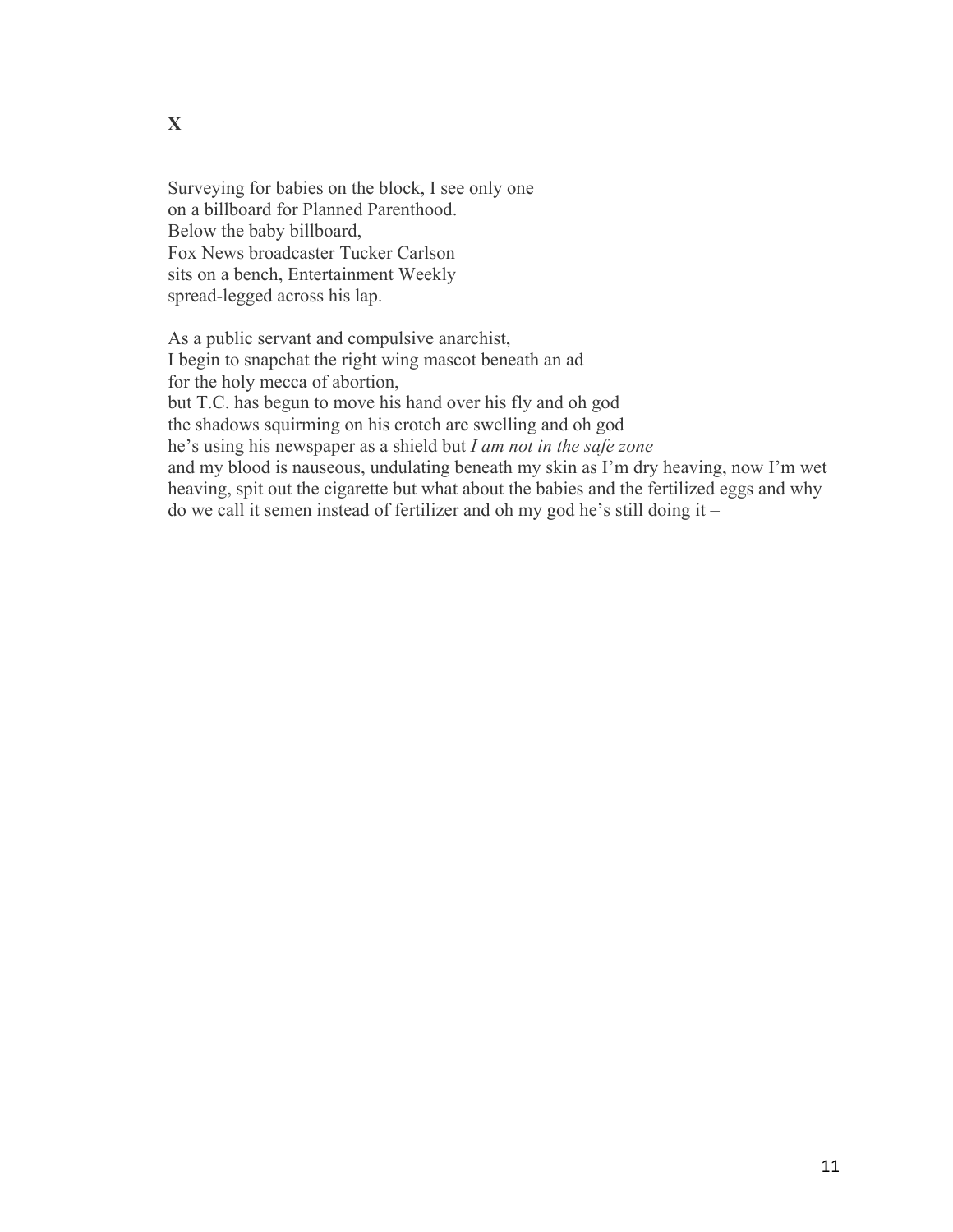Bonus Question: Which Fox News segment does Tucker Carlson jerk off to most, Breaking News? Or his own?

**XI**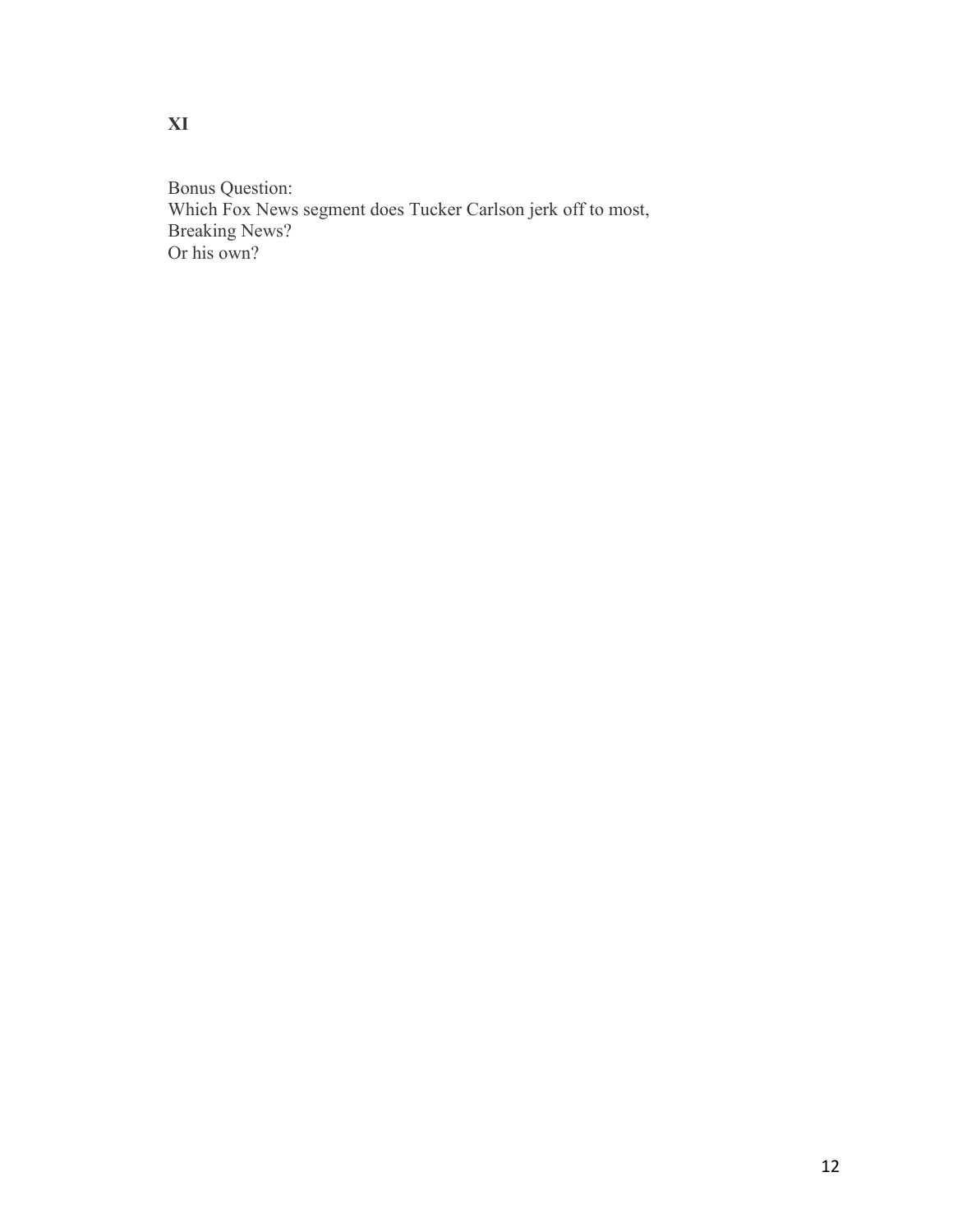#### **XII**

Blackmail videographer, I am filming the patriotic acts of Tucker Carlson and fantasizing about chastity belts when my uterus shivers with the bloody release of another seamless month; I stop videotaping Tucker Carlson masturbating behind Entertainment Weekly.

As my womb drains itself, I am filled with a calm only unstainable black pants can provide. I think of Marion Mathieu's eighth grade slumber party –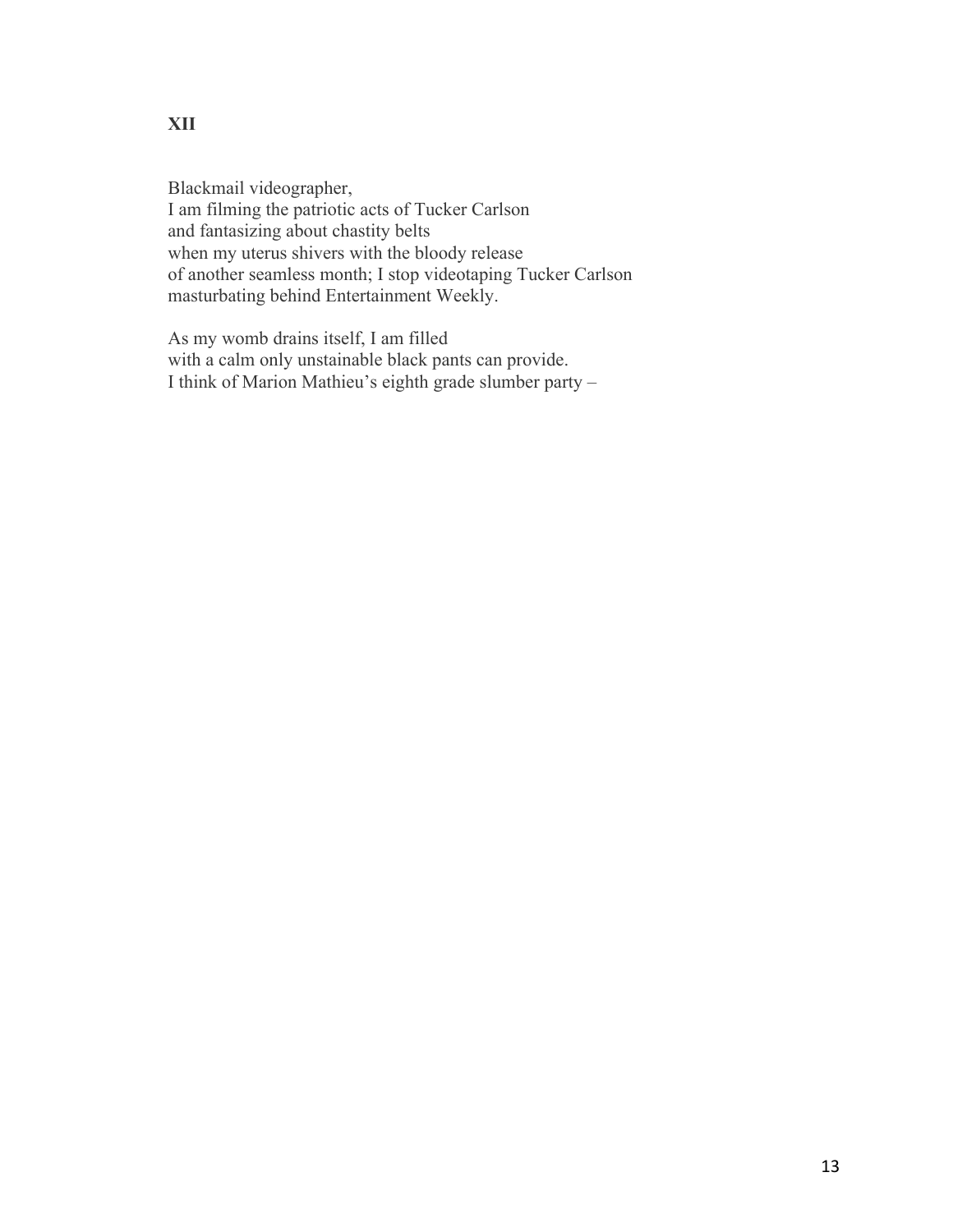#### **XIII**

It was my first sleepover. With one light switch twitch of her finger Marion Mathieu brought darkness down upon me, and eight other 13 year olds. Rosemarie Carter rolled across the night-lightless floor put her lips too close to my ear holes and whispered – *I got this thing called a period last Wednesday. It's kind of like having a cut and peeing at the same time.*

She described these torture tools called tampons; little cotton bullets that her mom shot into her stomach to staunch the blood flow. Rosemarie was so scared, her muscles locked into a fortress but her mother insisted, *this is the way the world works* and used the Tampax applicator like a battering ram.

Horrified and envious, underdeveloped and devastated, I folded my body into a fetal curl, making a womb of my Hannah Montana sleeping bag.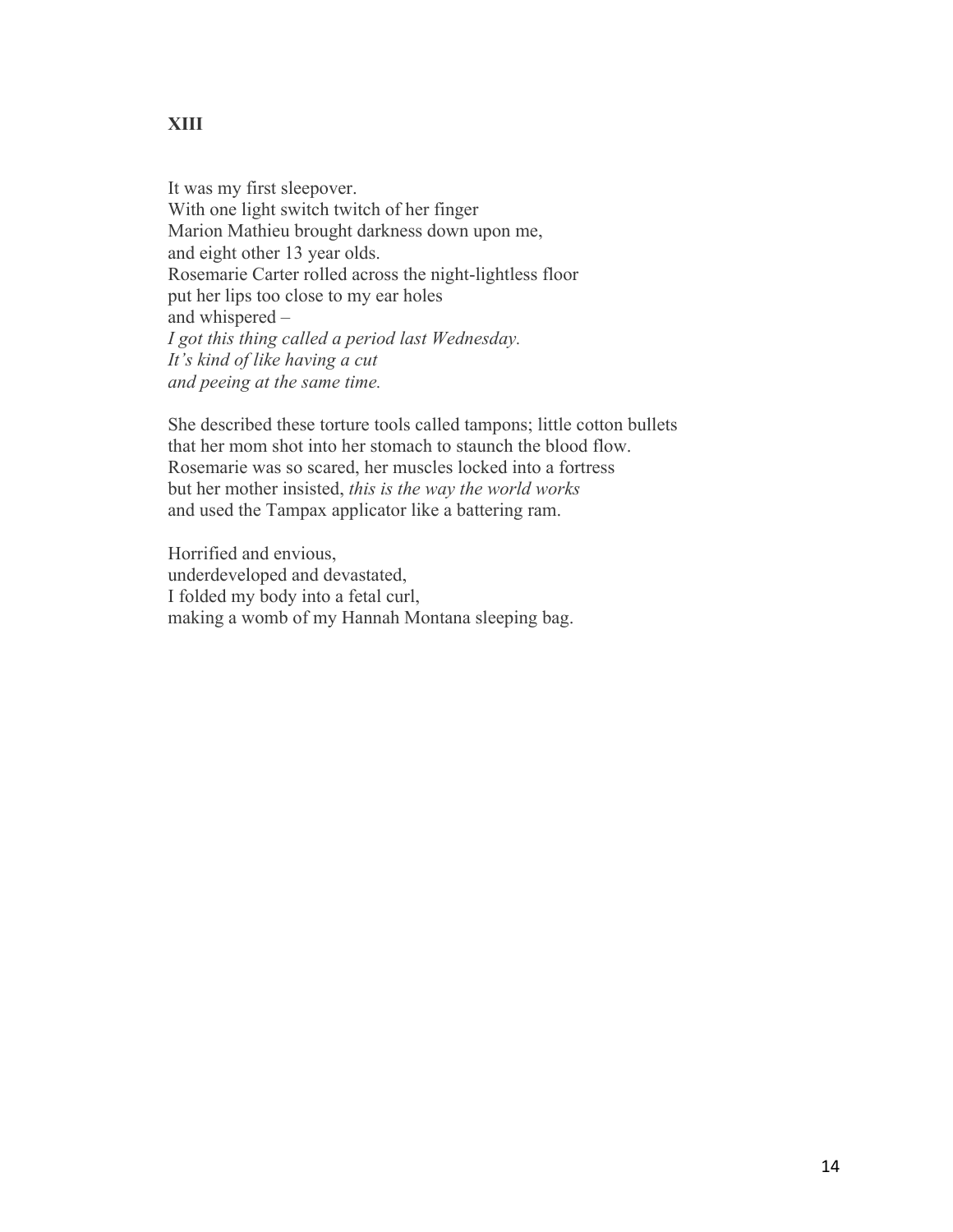#### **XIV**

I joined the ranks of women while sitting in my  $10<sup>th</sup>$  grade History class. While Maria Robins carefully tore her syllabus into note sized squares and the projector played a low-budget film about the role of female infanticide in the birth of the Viking Age, hot wetness spread out beneath me.

I became a warrior,

spilling menstrual blood through my khaki shorts and onto the hard plastic of the chair bolted to my desk. I felt like the bolts had been punched through the stretch mark flesh of my thighs; I could not rise, or blood would pour from my body splashing a layer of red across tan tiled floors.

I would make a literal blood bath of Ms. Bishop's classroom.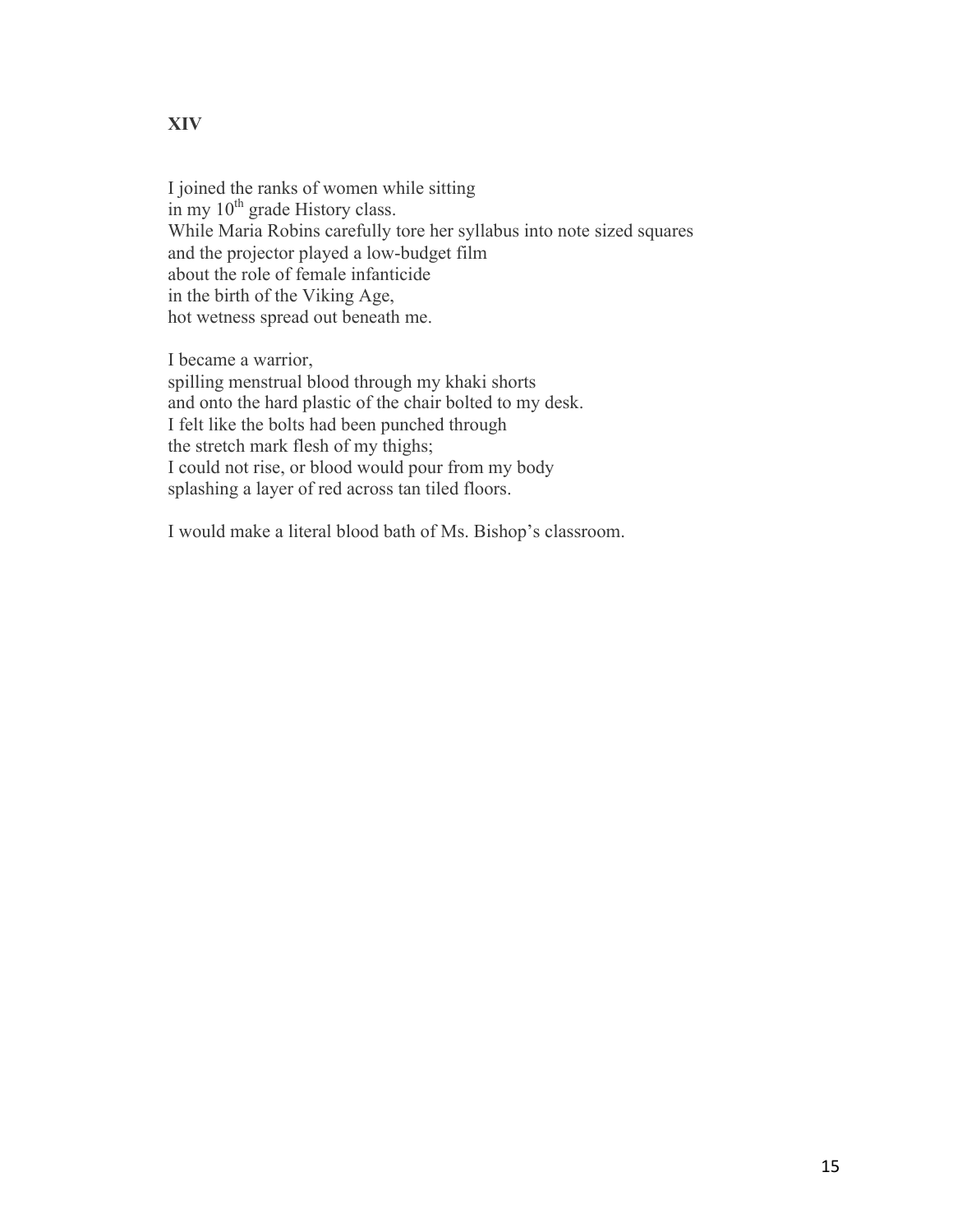Ms. Bishop, who's teaching voice crackled like burnt bubbles on a pizza crust, made dough of her words, kneading my shame into prideful comradery. She pressed three pads into my hand, tucked a roll of paper towels under her arm, and left a pack of Lysol wipes on my desk. She walked me to my car and lay ten towels on the driver's seat.

I began to cry. I called my mom. She asked:

*why are you so ashamed of bleeding through your pants?* I said *Mom it's disgusting what if a boy saw me?* She asked if I'd be disgusted by a boy with a fist-fight bleeding lip, and said:

*Babygirl, you're a woman now – like tampons, we come in all sizes, and some would rather drown in their own blood than wear it on their pants.*

*Do you think I would have taught you how to swim, if you were meant to drown?*

**XV**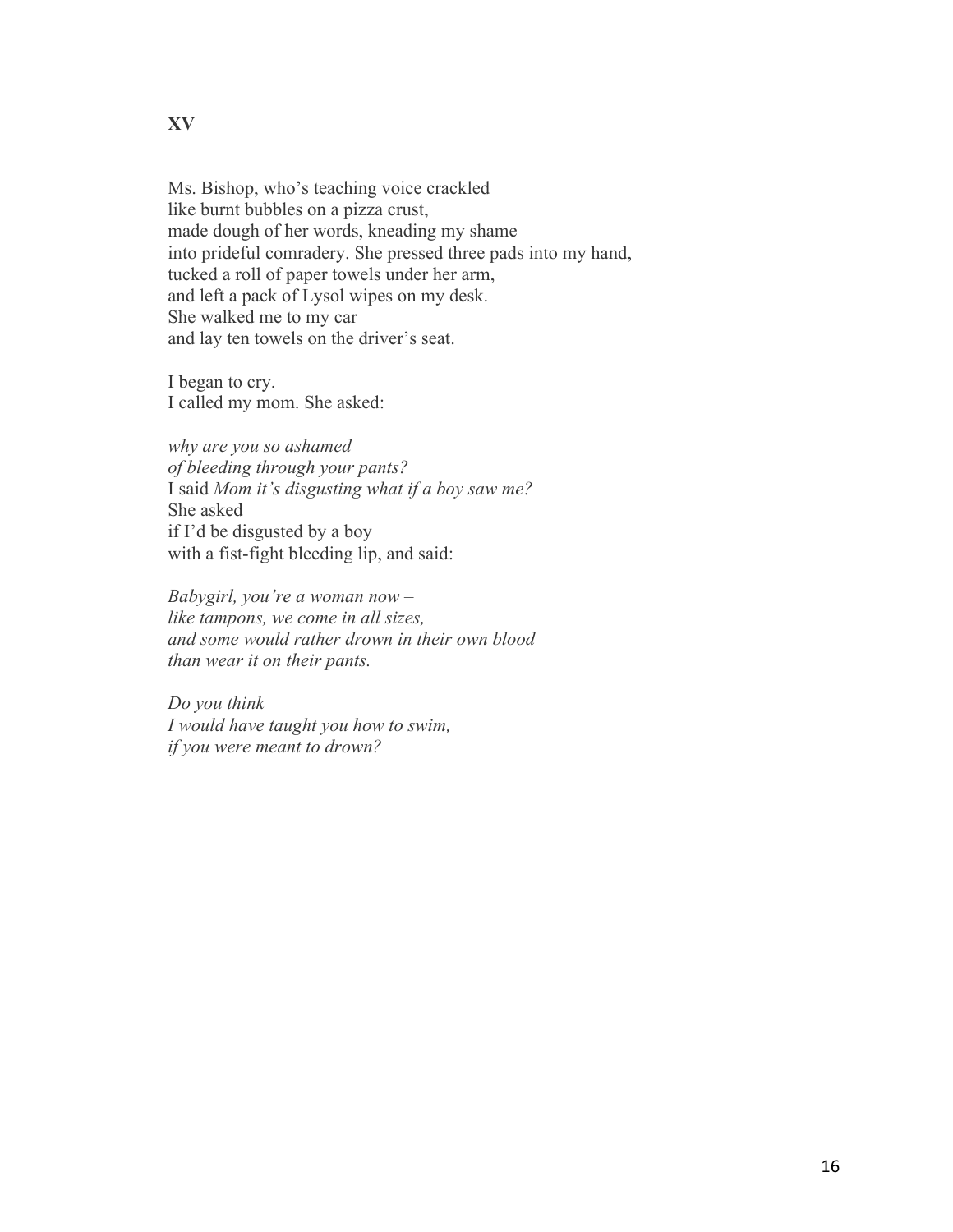#### **XVI**

In the dorm bathroom, there is a small trash bin positioned beneath the stall dividers, that reads **Feminine Hygiene Products Only**

The bin is brimming with blood soaked vagina plugs, and none of it smells hygienic, or feminine (and by feminine I mean Calvin Klein cartwheeling through a field of dusk colored daisies)

but it is beautiful, like a pile of ballerinas in debutante white tutus, faceless and floating in a swimming pool full of ketchup. I remember first communion –

the vanilla frills my grandmother frosted onto my limbs,

and the alcoholic Jesus blood teacher nuns forced me to swallow. I remember white jeans – my first "real" date,

and menstrual sabotage, and crying to Mom because Patrick recoiled from the period painted across my white denim crotch.

For the record, I'm not saying that Jesus and I have the same blood currency – but if it is holy to put his blood **in my body,** how can it be unhygienic for my blood to be **on my body?**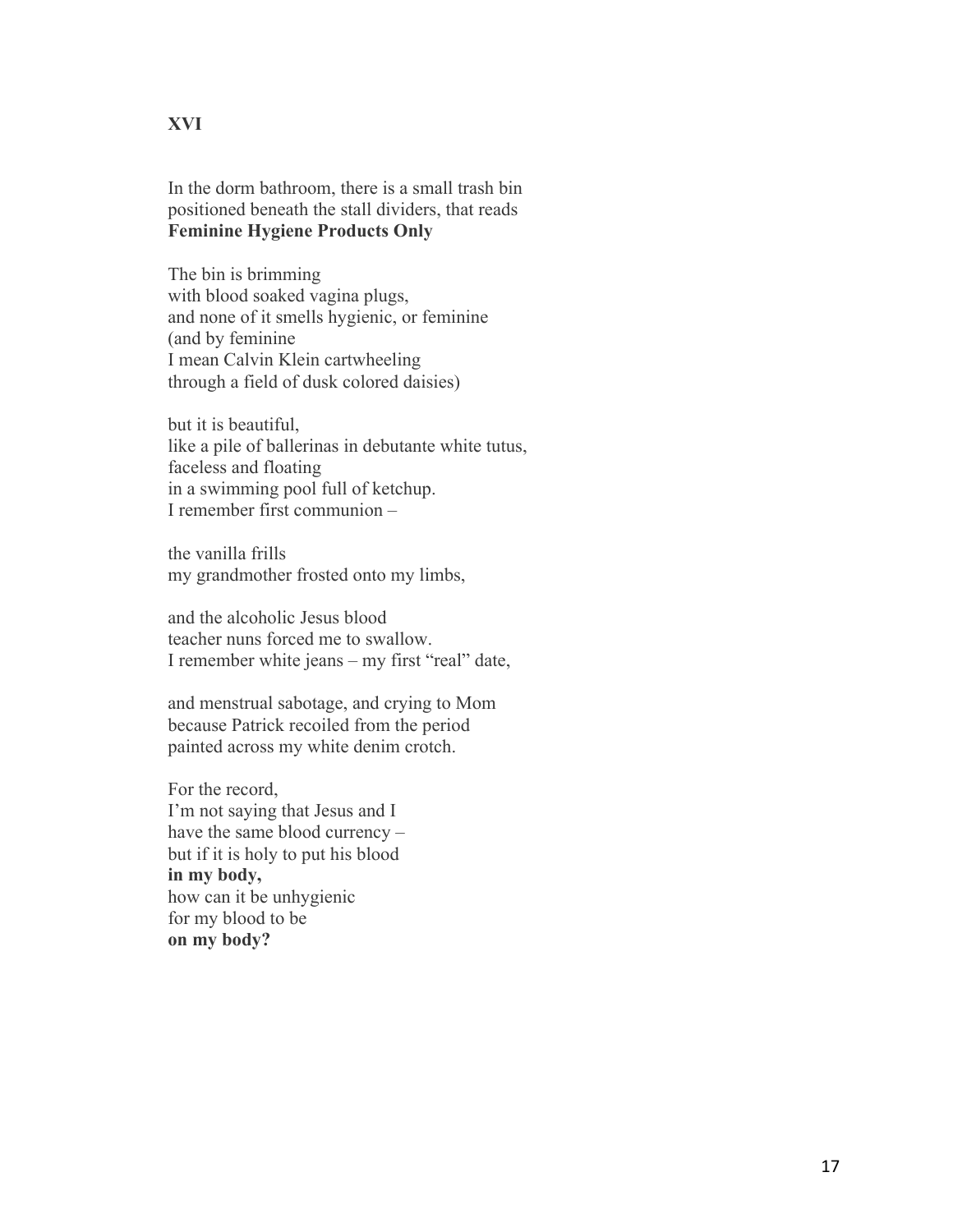#### **XVII**

I seal the leak between my legs, left with bloody fingers and a pink tampon wrapper. Plunging my bright blood hand into browning cotton, I bury it deep in the period bin, laying it to rest amongst the **Feminine Hygiene Products**.

The savagery of these tampons, our fallen soldiers, reminds me of the nations that we have wombed, the states our blood has swaddled; this is the vitality of our body / our blood.

I retreat to my room and confront the mirror; our body / our blood / vitality *our body / our blood / vitality.*

I smear my period soaked hand across the reflection of my face, and watch blood drip down the mirror like rain on windows.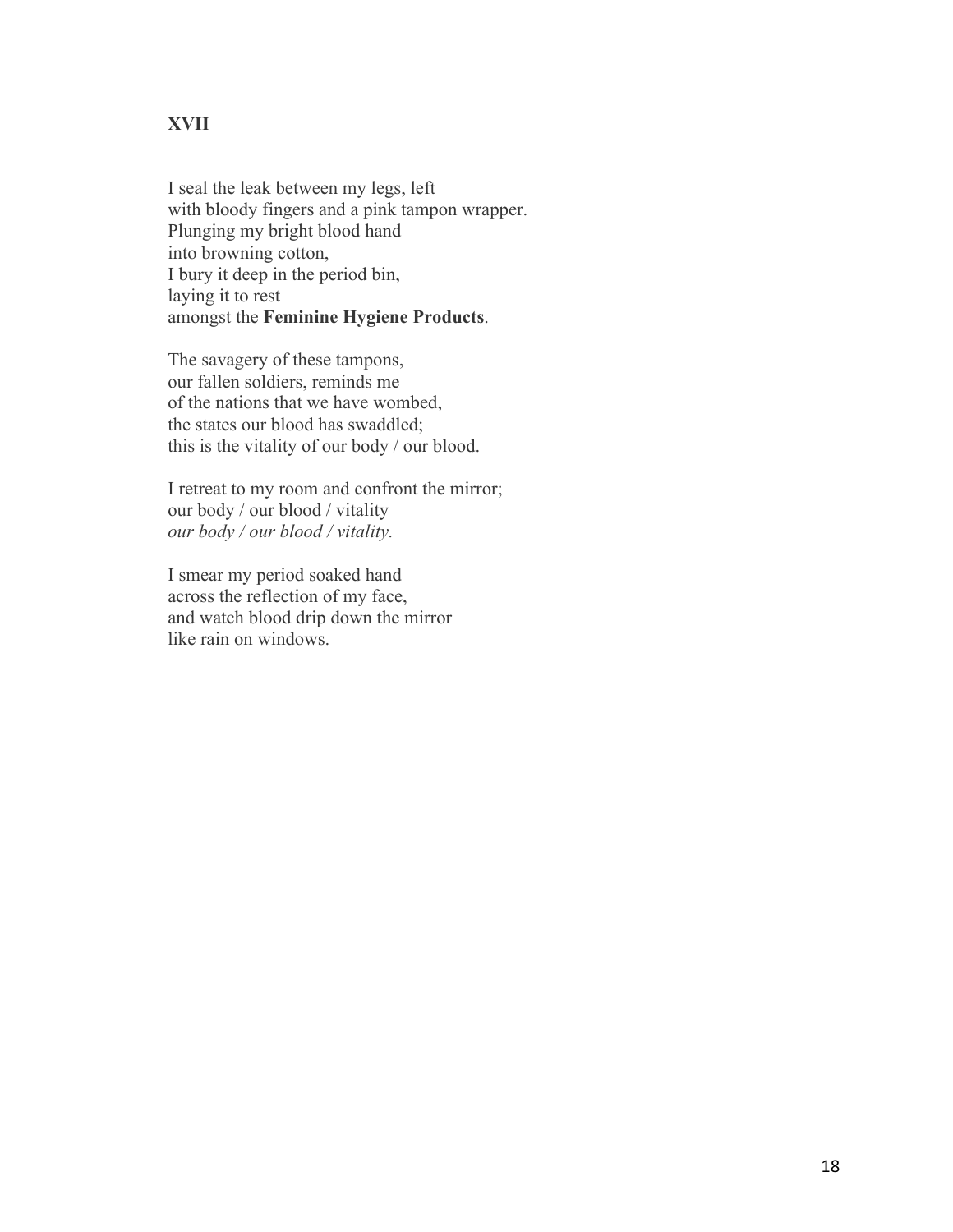#### **XVIII**

America, when you watch T.C. perform the nightly news, with its body counts and viral videos splaying our guts like glory, do you find yourself

captivated? Thrilled, by the unlocking of "your" women's bodies, our red-vessel veins severed into arterial drinking fountains.

America, is your thirst quenched?

Or do you lean in and sip, slip your hands beneath your waistband, and sync the rhythm of your masturbation to the cop car war cry that croons from your surround sound electrouniverse?

America I am afraid of your media, and its bodies / *our bodies* / man mangled and its voices / your violence / all cunt no vagina and it's everywhere –

America don't you think it's about time you sterilized yourself? Soaked your hands in Windex, and let California's trendy heat waves suck the chemicals dripping from your skin?

America shake my bloody hand with that Windex skin. Your chemical blue slippery against my period soaked palm, as these lady bones clamp and I implant my cherry-lacquer nails into you; I puncture four red half-moons into your blue veins.

With our blood on my hands, I cover you. I clean you – I disinfect with windex; **Feminine Hygiene**. You cry like my mirror, and red Windex tears make a mask so that when I look at you, I cannot see myself.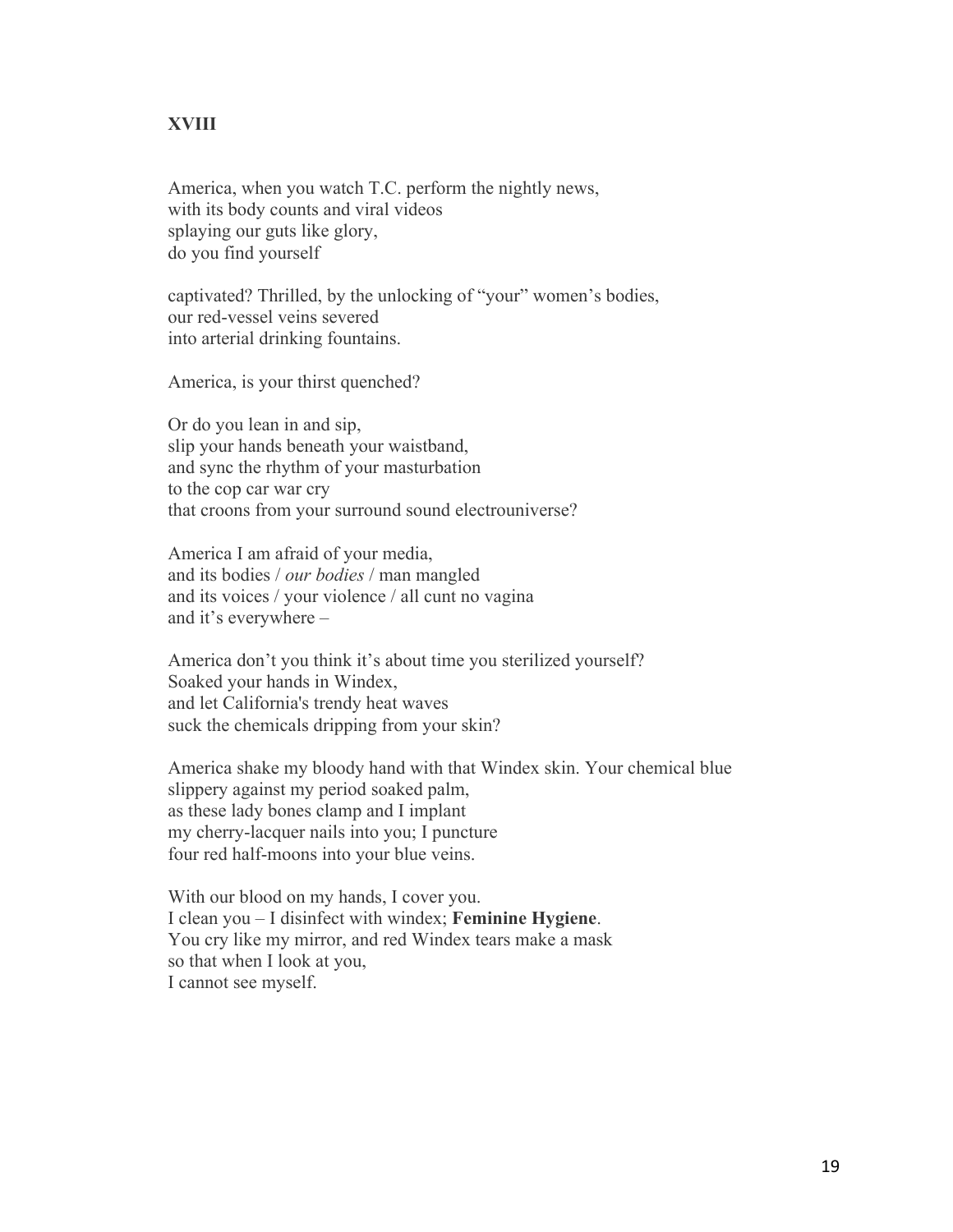#### **XIX**

I accept the impracticality of a blood painted mirror and begin to blast it with a Windex spray bottle, but then the Windex and blood synthesize, and now there are rivulets of pink toxic body fluid streaming down my reflection face. I get déjà vu

and liquid drips down my neck, only my neck is dry it's the mirror that's wet and my arm hair is alert and there is liquid crawling across my skin like a nightmare full of ants, only there isn't.

I decide to cleanse myself and spray every remaining surface in the room with Windex. I accidentally drown the spider that moved in last week,

and then I feel bad that I didn't ask for its name, and then I feel bad that I killed my nameless roommate with Windex, and then I throw the Windex out the window.

But my overzealous cleanse has polluted the air with Windex infused oxygen, a smell like burrs trapped between sock and skin. I excavate a snorkeling mask from my closet and suction cup it to my face, swallowing the images of snorkel masks sucking eyeballs from eye sockets; my jaw clamps onto the mouth piece like an orange slice.

I remember that a snorkel's sole purpose is to drop existing air into an esophagus, and I am funneling Windex into my lungs. I decide to keep the mask on in the elevator.

When a boy embracing a saxophone asks "why," I say "don't ask *me* why," and he says "okay," and starts playing Wrecking Ball in the elevator. Saxophone Miley Cyrus. How bizarre.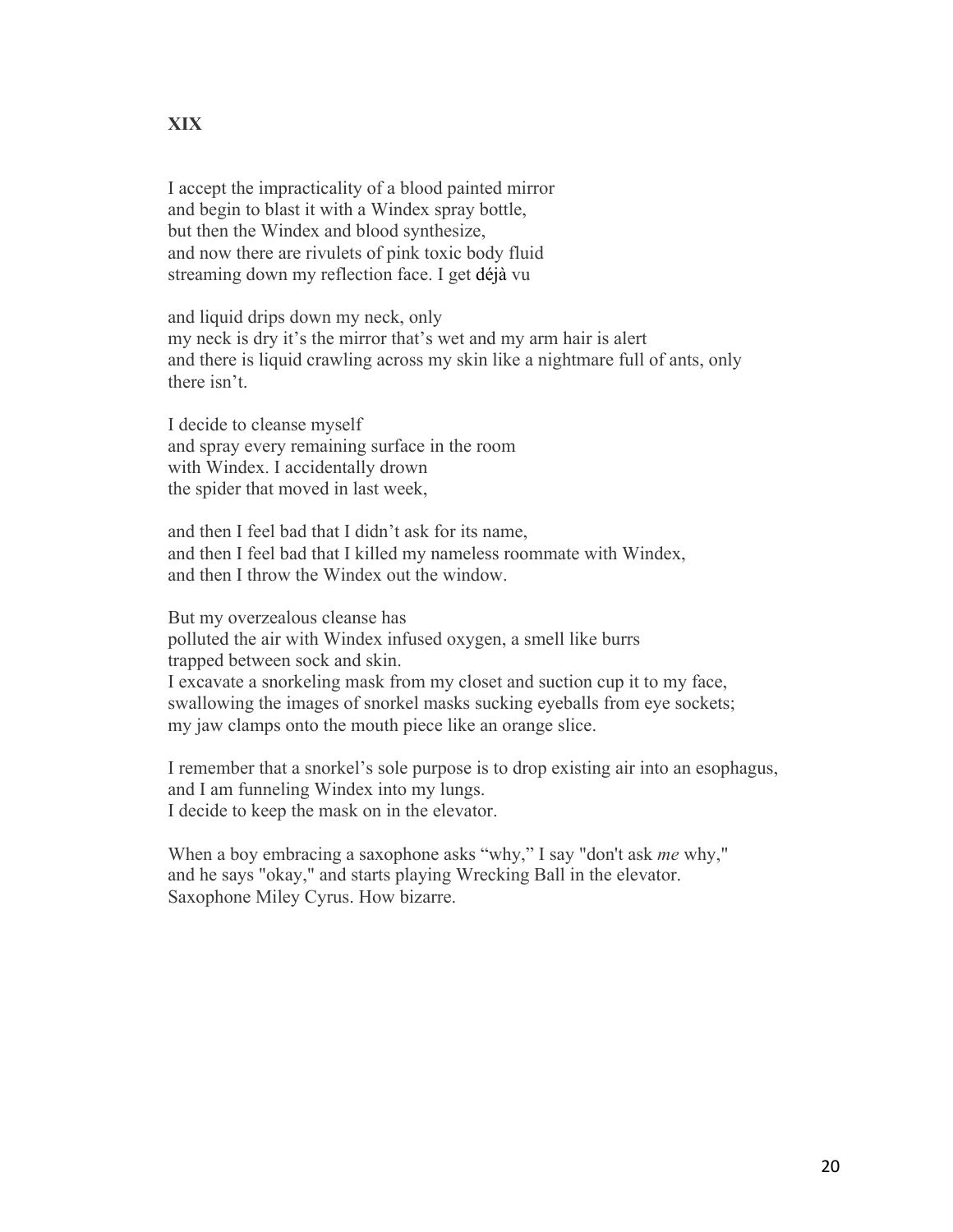337 Huntington Avenue has two benches flanking its entrance. I cannot pass these benches without sitting on the one closest to the street corner, lighting a cigarette, and watching. So when the saxophone and I part ways I lift a cigarette to the snorkel in my mouth, and then I remember that there is a snorkel in my mouth.

So I release the tube and hand it to a passing child who promptly starts thwacking his mother in the vagina with it.

This does not phase me.

#### **XX**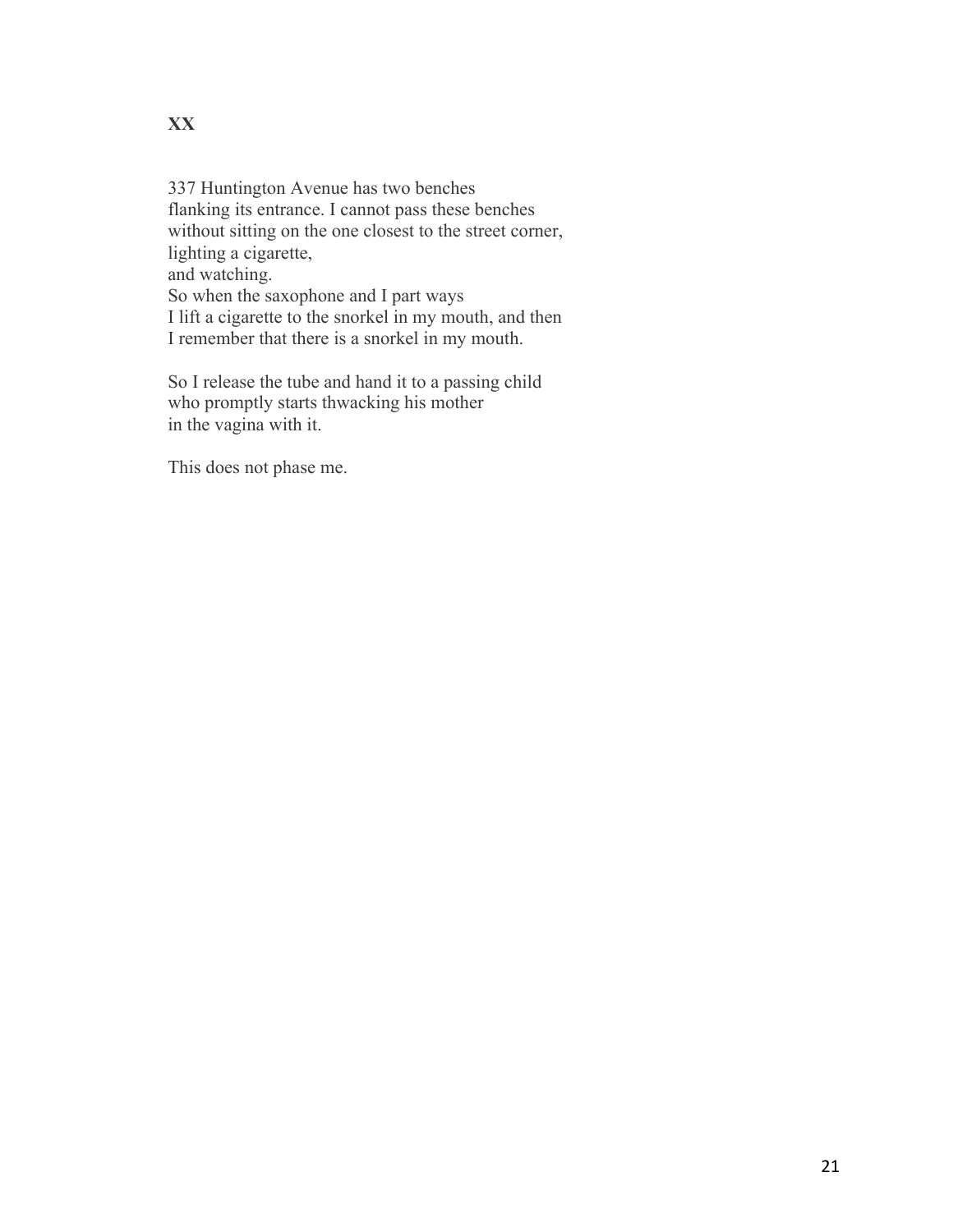#### **XXI**

Rain releases itself onto the city; I do not hide under my hood. When the water bursts upon my dry skin it is like a thousand ice breezes whipping me back to life – I am soaking wet, and I am being licked by the sky, and I am awake, rain streaming across snorkel goggles.

With a soggy cigarette between my teeth I drink the water slipping down its white paper casing and then I take the wet filter and wet tobacco in wet paper into my mouth / chew it / swallow it; *suck down my fires.* I pull up my hood and light a new cigarette while water drops pause on the lip of my hood before rejoining the rain.

In damp air smoke smells like a nursing home, but a quitter never wins / a winner never quits so in my grandmother's honor I make a matchstick of this cigarette, letting fire burn its way into my lungs, and listen to the far off spinal crack of an elderly Ecuadorian woman's pride breaking.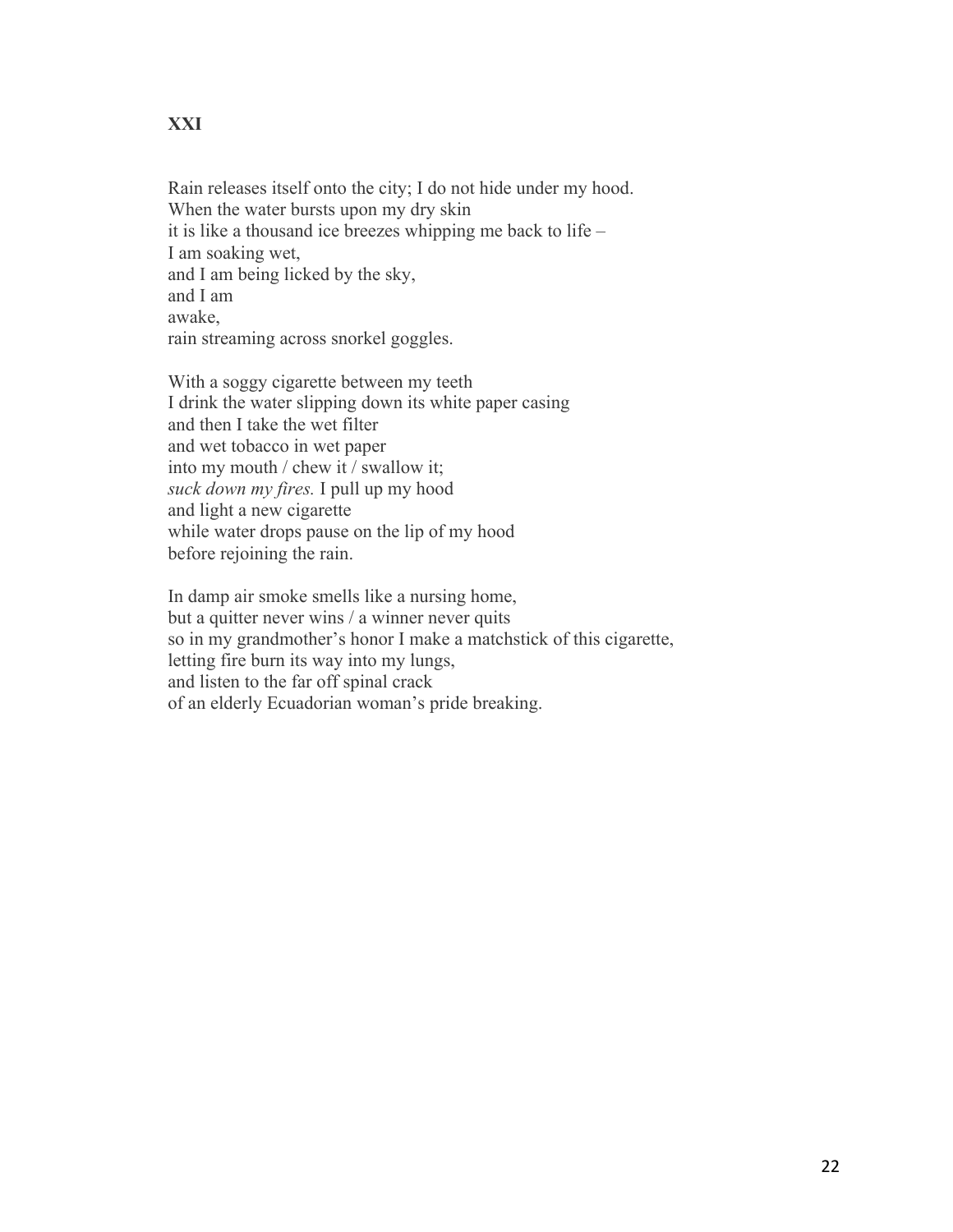#### **XXII**

When all but the filter remains, I peel my body from the bench. The sidewalk is old Boston cobble stone, and I have difficulty navigating with rain drop snorkel goggles on. So I pry them out of the fleshy mold they have made of my face, and pass the mask to an elderly man who snaps it onto his wife.

He laughs then she laughs and they look at me to laugh, so I emit a sound that I hope passes as charming yet demure. Their laughs falter so I turn and move on.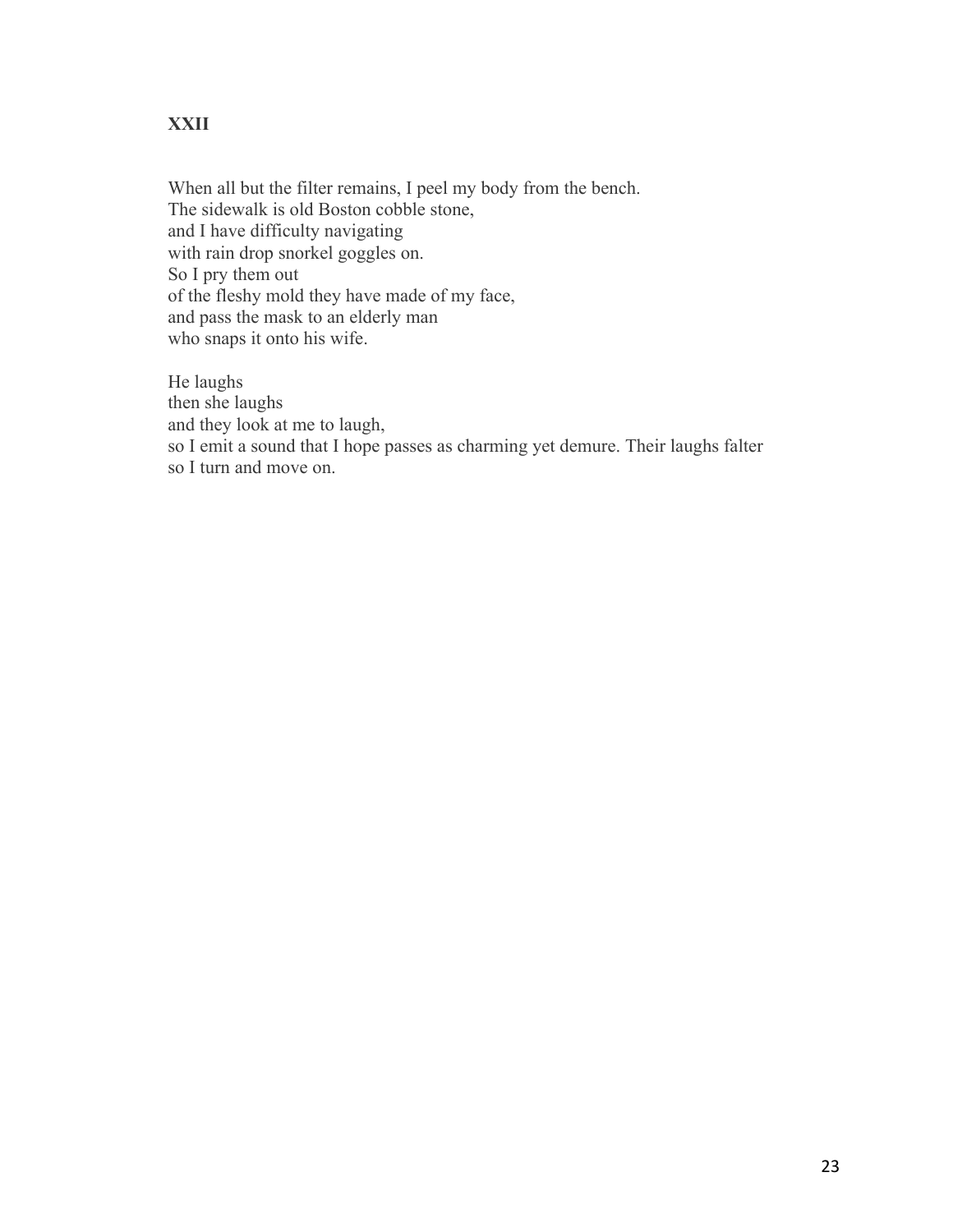#### **XXIII**

In the Back Bay Fens (a slug shaped park) there is a couple making out on a bench facing the Museum of Fine Arts; they wear rubber masks – Hillary Clinton and Ryan Gosling. Ryan nuzzles Hillary's neck with his waterproof mouth and it's distressing because I'm kind of into it so I pivot towards a bench to my left and see my frenemy, Allen Ginsberg, screaming at someone clad like a dad, and it's hard to hear beneath the white noise of rain cascading through trees, but the word "cunt" stings my earlobes.

I remember that *Esquire* interview at Allen's last podcast premiere party, and how they asked if he is single / ready to mingle, to which he said *no*, *I am dating the Father of Semiotics* and they asked if he meant a priest and he said *no,* and they asked if he has daddy issues and he said *yes, I have some issues with Ferdinand.*

I sit between Allen and his daddy, light a cigarette under the awning of my hood, and ask Allen if he has a vagina; he says, *no?* and I say *I know.* and no one speaks for ten minutes.

Ferdinand de Saussure asks me for a cigarette, but recoils when I offer the Marlboro 27's. Fair enough. Then Allen asks if I have a cunt; I say, *no*. and he says, *you're lying.* and I tell him to *fuck off.*

Ferdinand touches my left cheek with two damp fingers and asks me for my sound image, so I tell him to stop touching me and also tell him my name. Allen says *get a room*.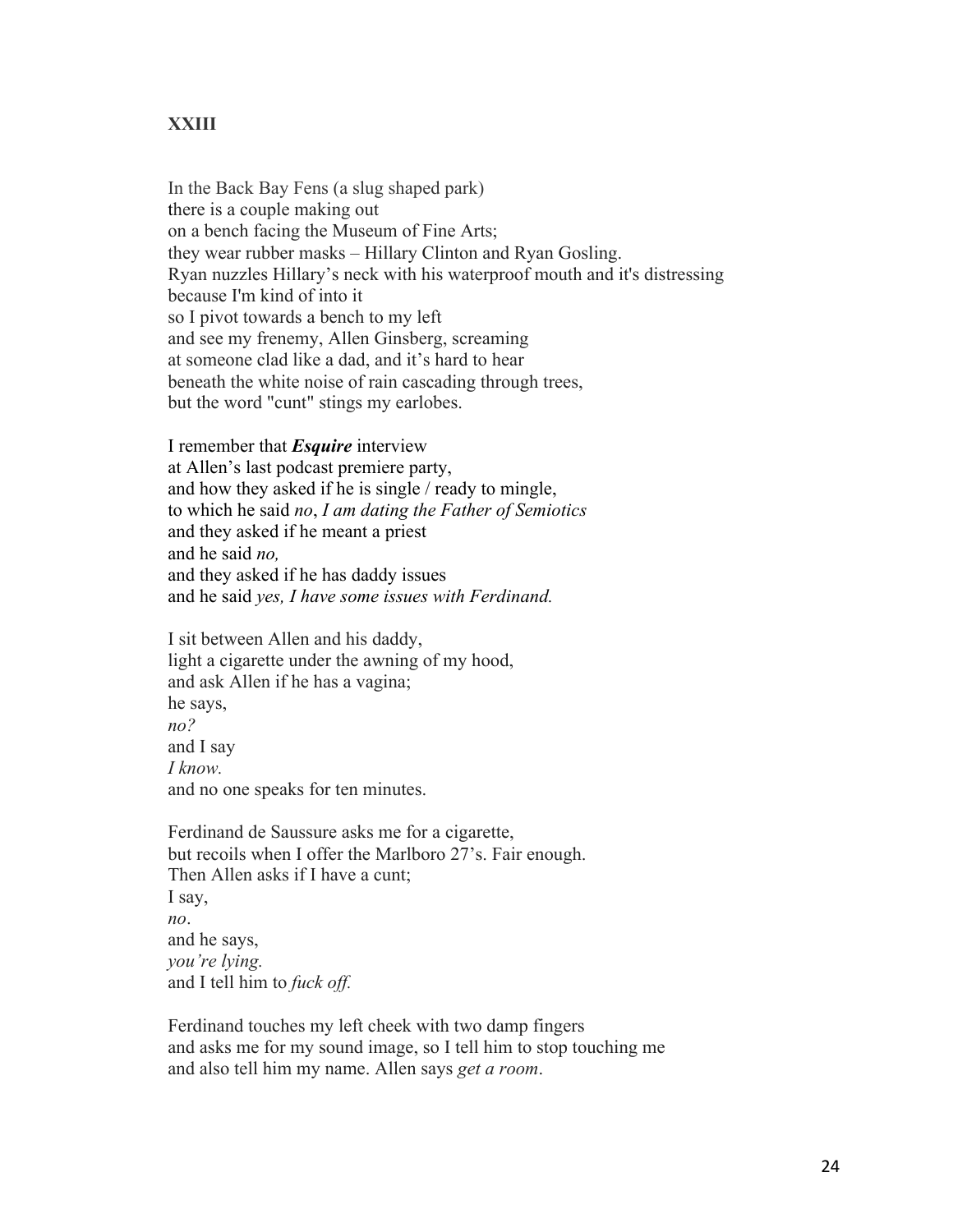## **XXIV**

I have an allergic reaction to the cliché and have to flee, smoking my way deeper into the Fens. It begins to snow.

The earth is still rain warm, too soft for snow to stick. I remove my scarf / coat / sweater and with outstretching limbs I open my body onto the ground, letting damp earth gravitate towards my skin;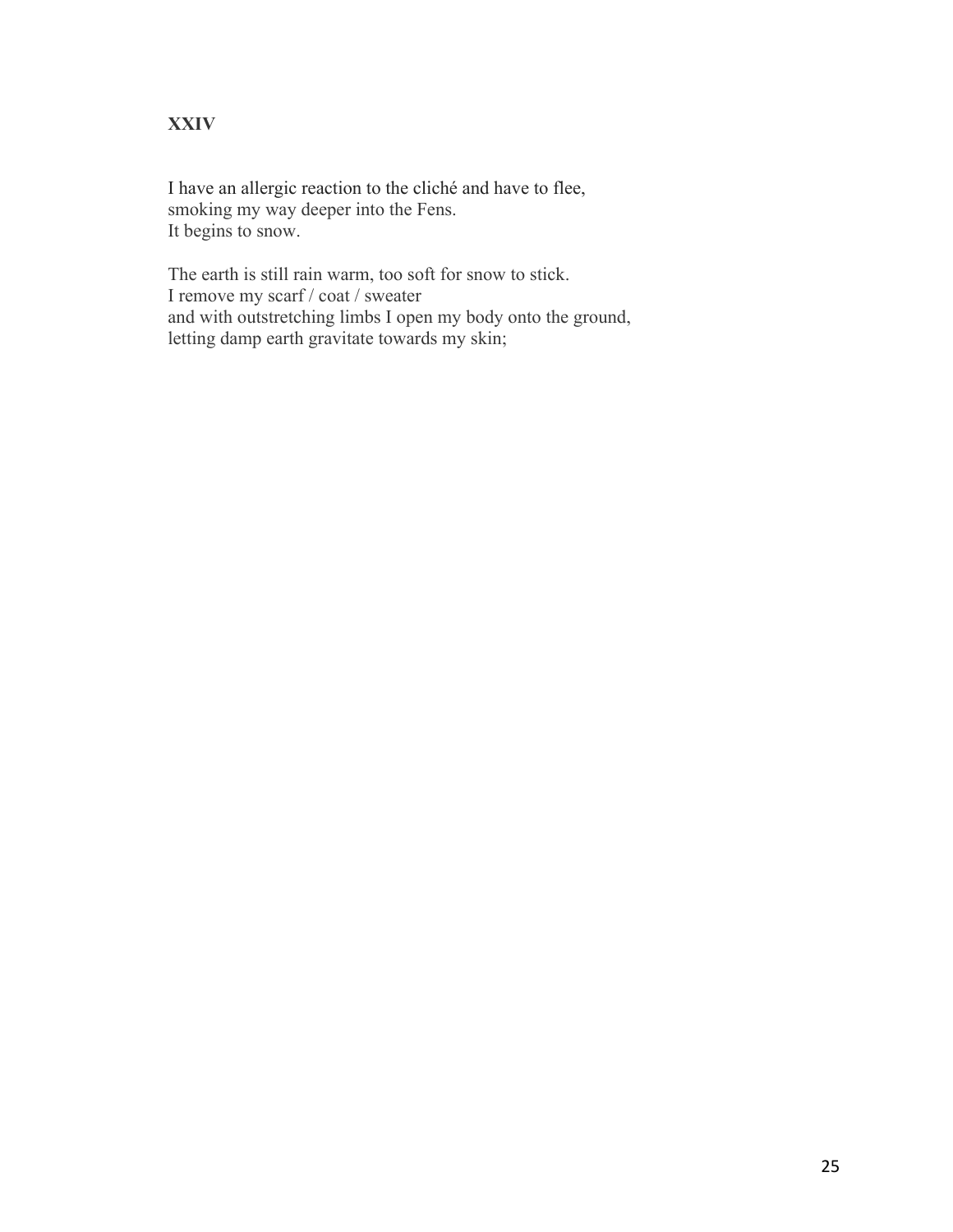#### **XXV**

The wonderful thing about snow, is that the lifespan of a cigarette is 5x longer than in rain, and all of the air released from my lungs looks the same; smoking in the snow is like eating a sugar free cupcake.

It is 3pm and the sky is getting darker, and my nostrils are numb, and there is a woman in a Viking costume walking towards me but it is November and why is she in a Viking costume in November and it's hard to see through the heavy snow but why does she look so much like my mother?

"Babygirl what the hell is wrong with you?" It is my mother. There is laughter in her voice and I think I have frostbitten elbows, so I say *too many things to count* and she covers me with the furs she carries on her shoulders. "Are you on your period?" she asks.

I nod / She smiles / "Me too*.*" I light a cigarette. She shakes her head once so I flick it to the ground, and we watch white snow cover its still-burning white body.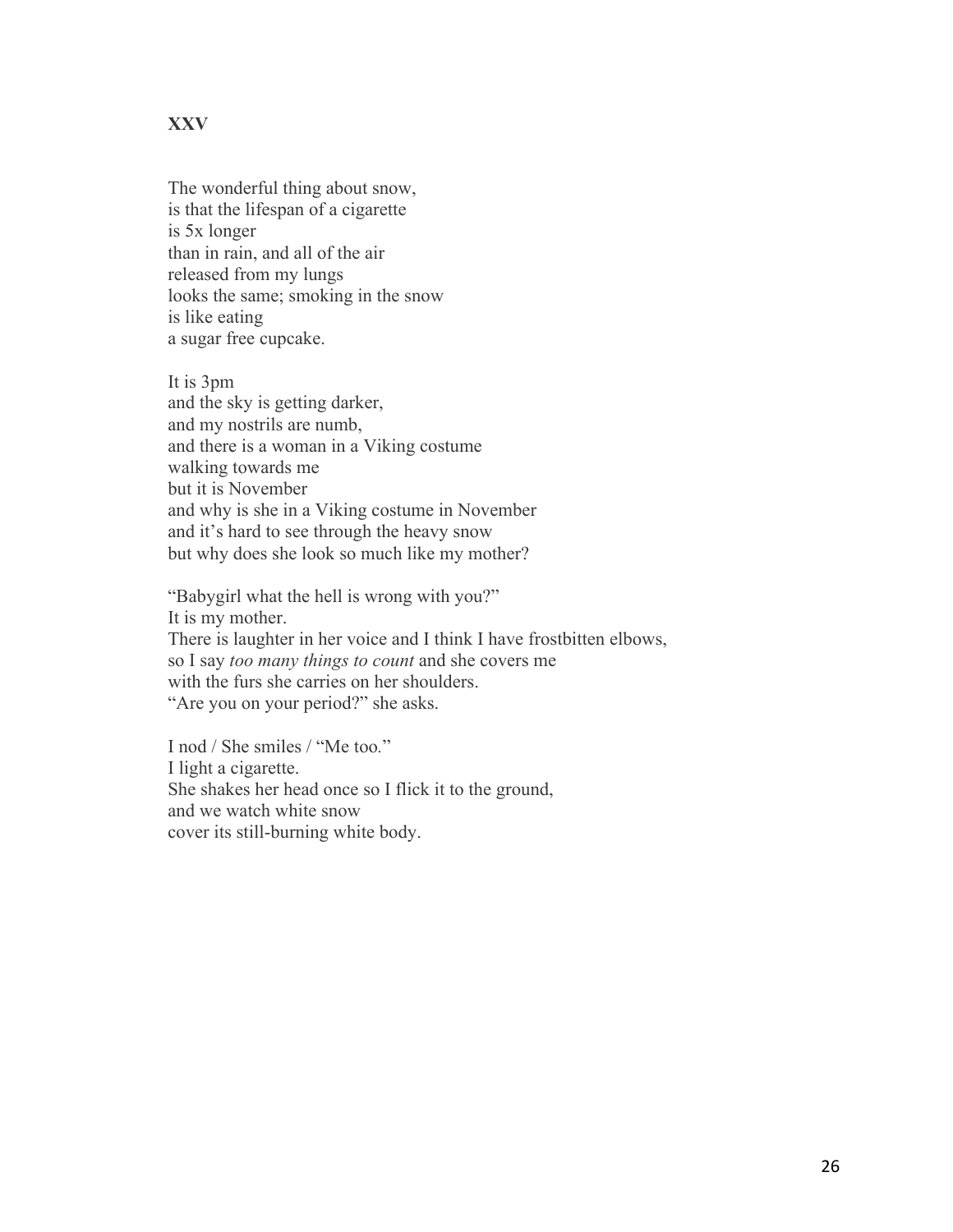# **XXVI**

I once asked my mother: *When did the hands on a clock become the hands holding our strings, as we marionette our way across time?*

She said: *It happened when we realized that the joints in our bodies are bound by string.*